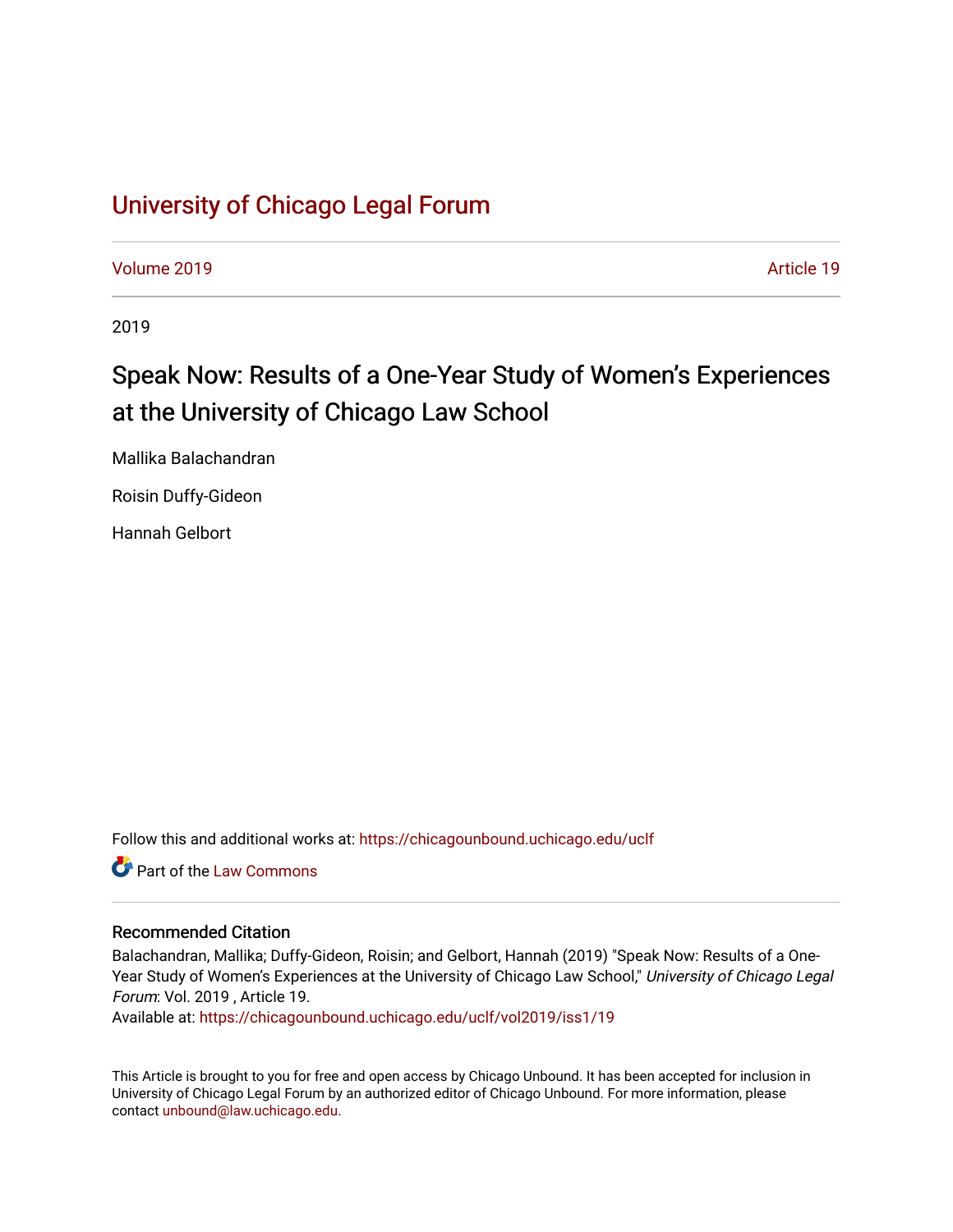## **Speak Now: Results of a One-Year Study of Women's Experiences at the University of Chicago Law School**

*Mallika Balachandran, Roisin Duffy-Gideon, and Hannah Gelbort* †

The Women's Advocacy Project (WAP) was a research project designed and run by law students at the University of Chicago Law School ("the Law School" or "UChicago Law") during the 2017–2018 academic year—the first study of its kind to be conducted there.1 WAP collected data in an attempt to accumulate a rich and detailed set of information about women's experiences at the Law School. WAP had four primary research components: classroom observations, achievement data collection, a student survey, and professor interviews. The project represents the efforts of over seventy law students. This article, written in the fall and winter of 2018, is a condensed version of WAP's initial report. Readers interested in more detailed information about WAP's methodology, findings, and recommendations should access the report at https://www.law.uchicago.edu/files/2018-05/wap\_final.pdf.

WAP found significant differences between men's and women's experiences at the Law School, many suggesting that women still face considerable roadblocks and hurdles in legal education there. For example, women graduate with honors proportionately less frequently,

<sup>&</sup>lt;sup>†</sup> This article represents the views and observations of the authors but not necessarily those of their employers. Throughout this report, the authors refer to their project as "WAP" and use the abbreviation as shorthand in discussing both their views and the views of the research team (to the extent those views usually aligned). The authors had extensive help in conducting the research and revising the original version of their report, most notably from Jenn Beard, Sofie Brooks, Jimmy Frost, Megan Lindgren, Jamie Luguri, Maria Macia, Piper Pehrson, and Andrew Sowle. A full list of other student participants in the study (without whom it would not have been possible) can be found in the full-length report. The graphs in this article were designed by Sean Hernandez of PSD Graphic Arts, who designed and formatted the full-length report. 1

 $1$  WAP was unaffiliated with the Law School administration. Although WAP benefitted from the informal advice and guidance of members of the Law School faculty and administration, it was an independent project that defined its own goals, methods, and scope at each step in the process. WAP obtained approval from the University of Chicago's Institutional Review Board (IRB) for each component of the study. WAP received funding from the Office of the Dean of Students, a University of Chicago Diversity and Inclusion Grant, and various law firms. None of the funds were conditioned on the content of WAP's report in any way.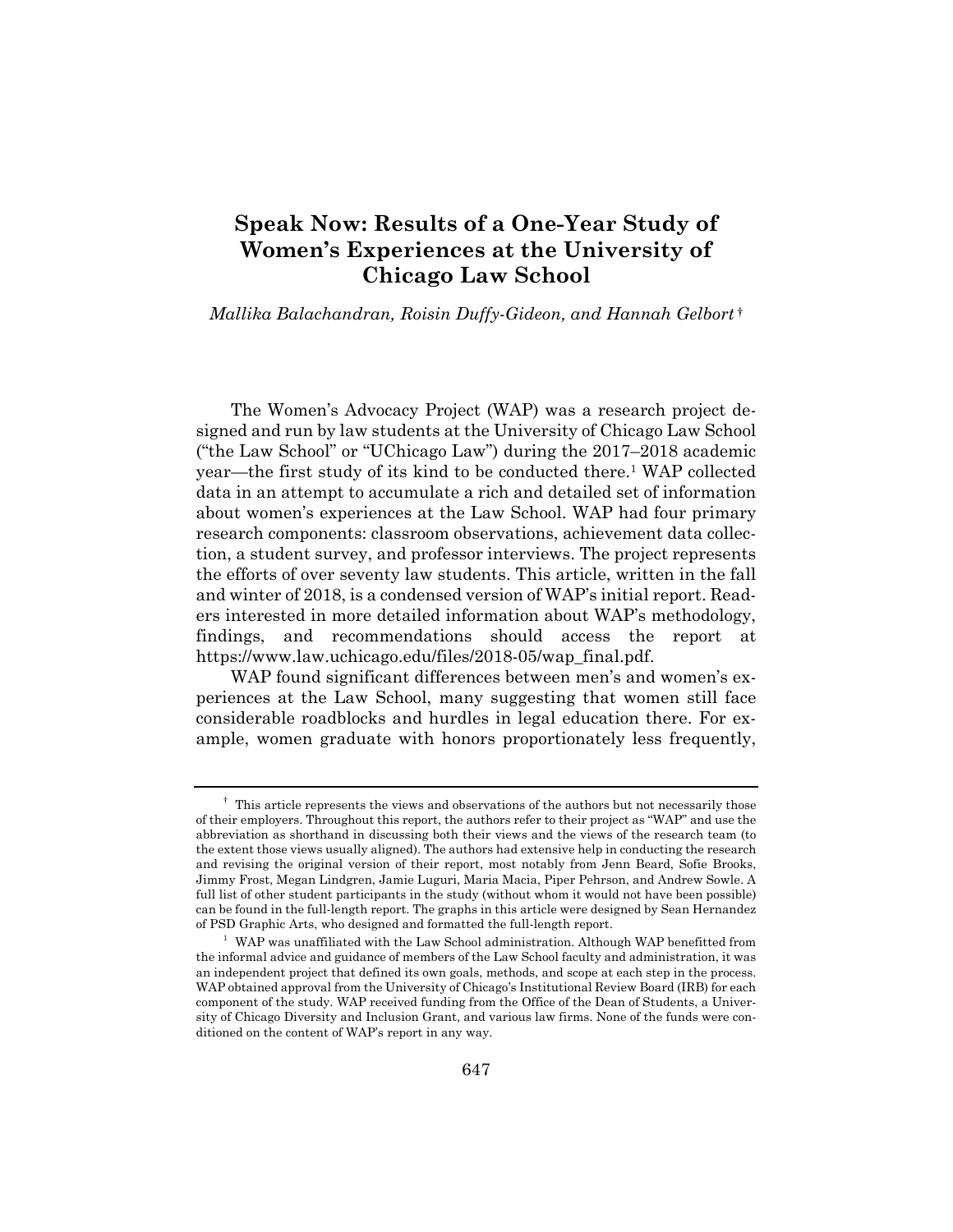participate voluntarily in class less, and are less likely to be satisfied with their law school experience than men. The data, however, also showed that women have made significant strides at the Law School.

WAP sought primarily to document and describe, but its initial report also offered recommendations responsive to the problems it identified. This article mentions some of those recommendations and suggests areas where further research is warranted.

#### I. INTRODUCTION

#### A. The Scope of the Project

The study was a starting point. WAP aimed to give members of the Law School community a wide range of information to spark conversations about gender issues and diversity more broadly and to lead the way for further research as well as reform. Despite WAP's efforts to design a methodologically rigorous study, the information WAP was able to gather was inevitably incomplete in some ways. WAP had just one year to collect most of its data. WAP was only able to observe classes during one academic quarter, and given the subjectivity with which students experience classroom events, no classroom observation is likely to be perfect. In addition, WAP's student survey captured students' perspectives at one moment in time in their Law School careers. Although the participation rate was high, it is likely that some perspectives were not captured, and the information gathered was, of course, limited by the questions that WAP asked and that students were willing to answer. As with any survey, the WAP's was vulnerable to common survey flaws, including selection bias. Professor interviews were similarly limited.

This study focuses on the University of Chicago Law School specifically. WAP endeavored to contextualize some of the findings and analysis throughout the report with available data about other law schools. Nevertheless, findings specific to UChicago Law should be useful regardless of whether identical information is available for other law schools. While many of UChicago's peer schools struggle with similar issues surrounding diversity, WAP believes that the UChicago Law community should strive for gender equity not just comparatively but in absolute terms. In the findings and discussion presented below, WAP claims only to describe the situation at UChicago Law, unless comparative information about other schools is expressly provided.

More broadly, many of the gender disparities described in this report likely result at least in part from more general societal causes. Our primary purpose was not to evaluate whether the Law School is responsible for causing any particular gender disparity observed here; rather,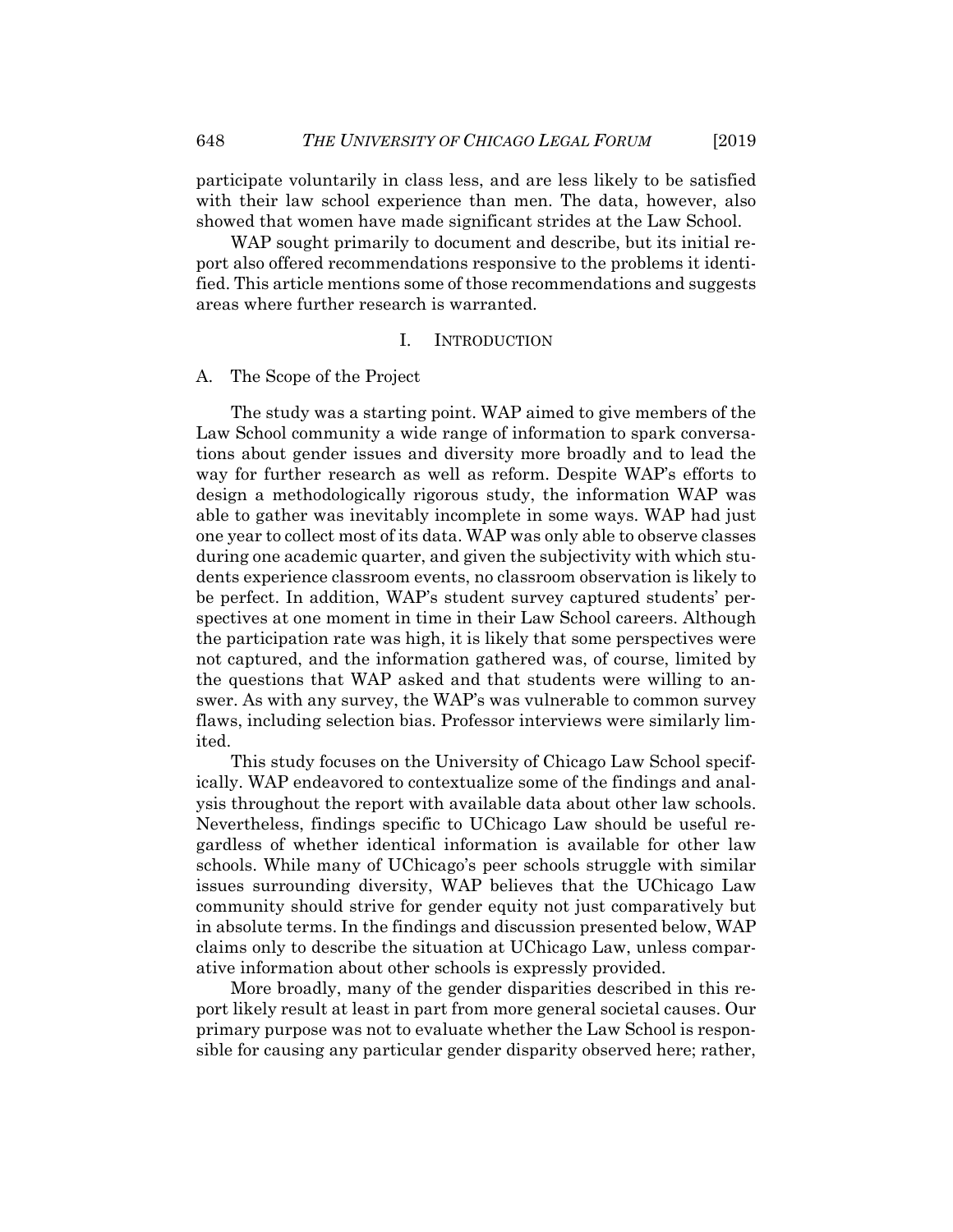the project attempted to generate information that might help to remedy those effects in the future.

Despite the fact that this study was a starting point for the UChicago Law community, it built upon an expansive body of research on gender in law school education.2 Specifically, the report was modeled on similar studies conducted at Harvard in 20043 and Yale in 2002 and  $2012<sup>4</sup>$  which undertook research of a similar scope and had similar strengths and limitations. By all accounts, the Harvard and Yale studies led to positive impacts at both schools and were widely read. Many UChicago Law professors reported reading Yale's 2012 study and adapting their teaching methods as a result of its findings. This study hopes to augment the contributions made by the earlier reports by shedding light on the current state of affairs at UChicago Law. Its aim was to spark conversations about how to improve the experiences of women at the Law School and how to promote their academic and extracurricular success.5

 $2$  Likely the most influential initial contribution was Lani Gunier's 1997 book, which argued that traditional legal education, including the Socratic Method, was alienating for women. *See generally* LANI GUNIER, BECOMING GENTLEMEN (Beacon Press 1997); Claire G. Schwab, *A Shifting Gender Divide: The Impact of Gender on Education at Columbia Law School in the New Millennium*, 36 COLUM. J. L. & SOC. PROBS. 299 (2003); Allison L. Bowers, *Women at the University of Texas School of Law: A Call for Action*, 9 TEX. J. WOMEN & L. 117 (2000). There is also considerable research on women's underrepresentation in the legal profession more broadly. *See generally* Commission on Women in the Profession, *A Current Glance at Women in the Law*, AMERICAN BAR ASSO-CIATION, 2–7 (2017), https://www.americanbar.org/content/dam/aba/marketing/women/current\_gl ance\_statistics\_january2017.authcheckdam.pdf [https://perma.cc/ZZ2N-9W2N]. Recent research has even identified disparities in the frequency with which male and female Supreme Court justices are interrupted by each other and by litigants. *See generally* Tonja Jacobi & Dylan Schweers, *Justice, Interrupted: The Effect of Gender, Ideology, and Seniority at Supreme Court Oral Arguments*, 103 VA. L. REV. 1379 (2017).

*See generally Study on Women's Experiences at Harvard Law School*, WORKING GROUP ON STUDENT EXPERIENCES, 3–86 (Feb. 2004), https://www.americanbar.org/content/dam/aba/administrative/women/study-on-women-s-experiences-at-harvard-law-school.pdf [https://perma.cc/ZXH7- 462K]. The results of the study were also published at Adam Neufeld, *Costs of an Outdated Pedagogy? Study on Gender at Harvard Law School*, 13 AM. U. J. GENDER SOC. POL'Y & L. 511 (2005). In 2013, the Harvard Crimson published a three-part series on women at Harvard Law School. *See* Part I (with links to the following parts) at Dev A. Patel, *Once Home to Kagan and Warren, HLS Faculty Still Only 20 Percent Female*, HARVARD CRIMSON (May 6, 2013), https://www.thecrimson.com/article/2013/5/6/hls-gender-part-one/ [https://perma.cc/HF25-M8ND]. The Harvard Law's Women's Law Association recently released updated numbers regarding achievement disparities between women and men at Harvard Law School. Molly Coleman, *Harvard Law School's Glass Ceiling,* HARVARD LAW RECORD (Apr. 24, 2018), http://hlrecord.org/2018/04/harvard-law-schools-gl ass-ceilings/ [https://perma.cc/ D825-WDC7]. 4

Yale Law Women, *Yale Law Students and Faculty Speak up about Gender: Ten Year Later*, YALE LAW SCHOOL, 3–93 (Apr. 2012), http://yalelawwomen.org/wp-content/uploads/2013/03/YLW-Speak-Up-Study.pdf [https://perma.cc/LX6Y-AJBJ]. 5

 $5$  Note that, from the very beginning of the study, some students made clear to WAP that they did not believe there were any gender disparities at the Law School. The data WAP gathered suggests that this is not the majority of the student body's view, however, or the professors'. Additionally, classroom observations and achievement data point to basic differences in the way that women and men experience the Law School. When discussing the results from qualitative data gathering techniques such as professor interviews and responses to the open-ended questions on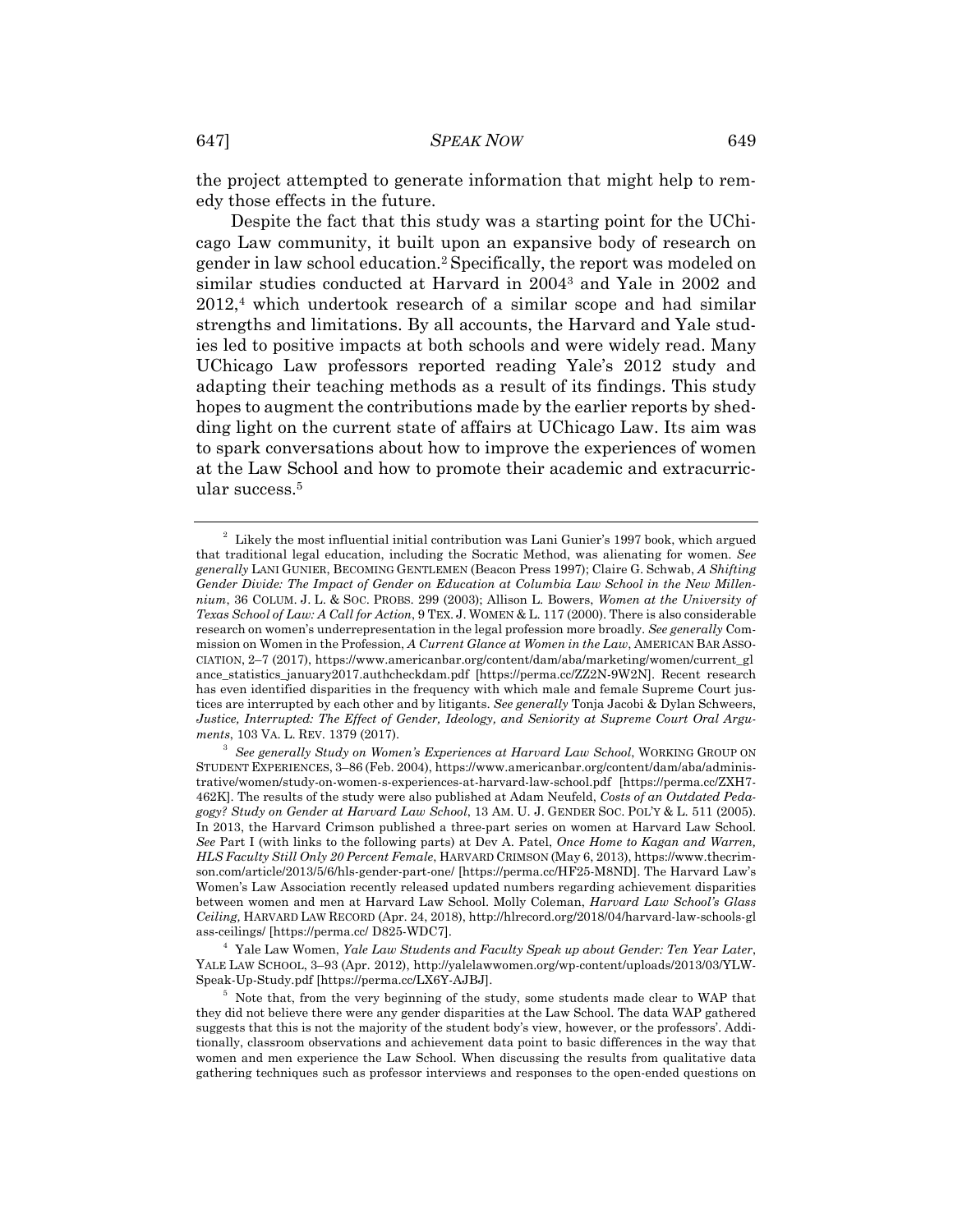#### B. Information Limitations

In addition to the predictable methodological limitations described above, this report lacks other important categories of data that might have helped us interpret our primary findings.

First, although WAP requested aggregate grade data in various formats from the Law School administration, these requests were denied. The study therefore discusses different proxies for grades that indicate possible gender-based grade disparities at different points in students' law school careers (such as Law Review membership, honors at graduation, etc.). None of these proxies are perfect, however.6 WAP also did not have access to admissions data, such as undergraduate GPA or LSAT scores; the Law School administration declined to share this information as well.

Second, WAP did not have information on the gender breakdown of the graduating classes from 2007–2012. The Law School Dean's Office and Admissions Office provided WAP with the gender breakdown for each class for the 2013–2014 through the 2017–2018 academic years but denied requests to provide information for earlier years. As a result, although WAP was able to calculate the baseline gender composition of the 2014–2018 graduating classes, it was not able to do so for the earlier classes.7

Finally, WAP requested, but was not given, baseline data about the gender composition of each Law School course for the Autumn Quarter of 2017. To calculate the baseline gender composition of each class observed in the Classroom Observations component, WAP therefore relied on the class observers to report the gender breakdown of each class.

Though incomplete, WAP believes the findings in this report are a helpful starting point and is confident that they take advantage of all available information.

#### 1. Note on other diverse identities

This study focused narrowly on the experiences of women at UChicago Law. It did not examine the experiences of students of color, LGBTQ students, or other groups of students who are likely to be underrepresented and who may face significant barriers to success at the Law School and in the legal profession (such as first-generation college

the student survey, WAP took care to focus on views that came up repeatedly, and to indicate the frequency with which certain comments were made, so as not to over-represent any one opinion as a consensus view if unwarranted. 6

<sup>&</sup>lt;sup>6</sup> See Appendix K of the full-length report.

 $\frac{7}{1}$  See Appendix L of the full-length report. For more information on how WAP calculated baseline class composition for those years (an important step in many of the statistical significance calculations described below), see *Methodology, Achievement Data* of the full-length report.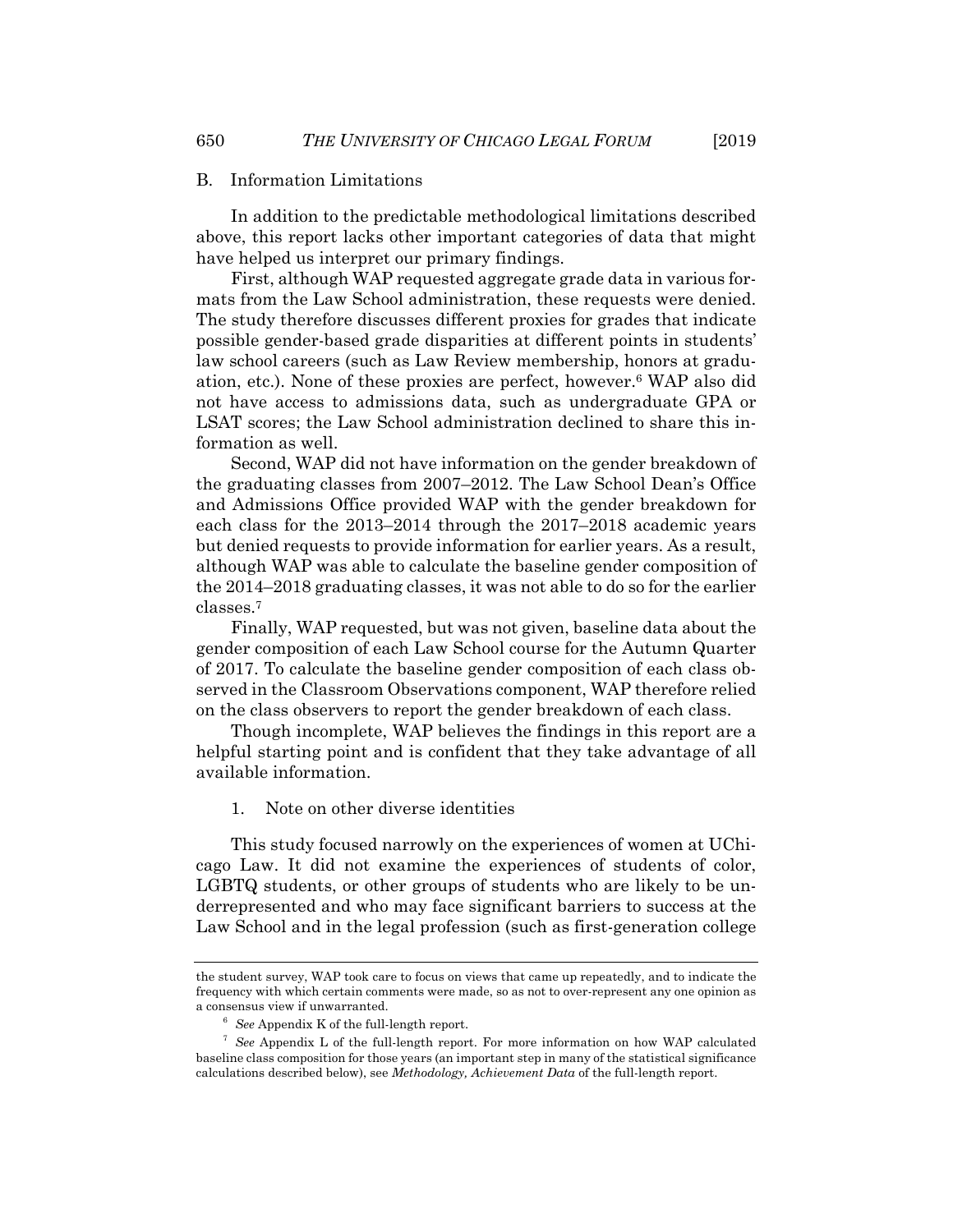## 647] *SPEAK NOW* 651

students and students with disabilities). WAP acknowledges that there are often powerful intersections between different aspects of students' identities. Many of the issues explored in this report likely impact students differently based on their race, religion, national origin, LGBTQ status, or other aspects of their identity, as well as the intersections of these characteristics. Many students and professors pointed this out in the student survey and during the professor interviews.

There were two primary reasons for WAP's decision to focus almost exclusively on gender and not on the impact of other identity characteristics on student experience at the Law School. First, focusing on women's experiences made the project more feasible in scope. WAP hopes that its methods enable other student groups to do similar research along different demographic lines in the future. Second, because of the small number of students of color at the Law School (and the small size of the school generally), it would have been much more difficult to report on findings based on race in an interesting or helpful way while preserving students' and professors' anonymity.

WAP is aware that most of the references to gender in this article are, unfortunately, binary. Although the goal of this report is not to reentrench binary understandings of gender, almost all of our statistics are broken down with reference to women and men exclusively, and the report as a whole purports to evaluate the experiences of women at the Law School as compared to the experiences of men. Additionally, many of the methodologies employed in this study (described below) involved making assumptions about the gender of individuals that may have varied from those individuals' self-defined identities. Focusing on the experiences of women, as opposed to students who may be trans, gender non-conforming, or who do not otherwise identify within binary understandings of gender was necessary for the purposes of this study because of similar concerns about scope, privacy, and anonymity to those described above.

We sincerely hope that future research will address those shortcomings and that our work will make that research easier.

#### II. METHODOLOGY

This study included four primary methodological components: classroom observations, professor interviews, a student survey, and analysis of achievement data. First, WAP observed ninety-six Law School class sessions during the Autumn Quarter of 2017. WAP trained student observers to observe, in pairs, their own classes three times each during the Autumn Quarter. The project observed twenty-four upper-level courses and all nine sections of doctrinal 1L courses (1L Legal Research & Writing classes were not observed). Students identified and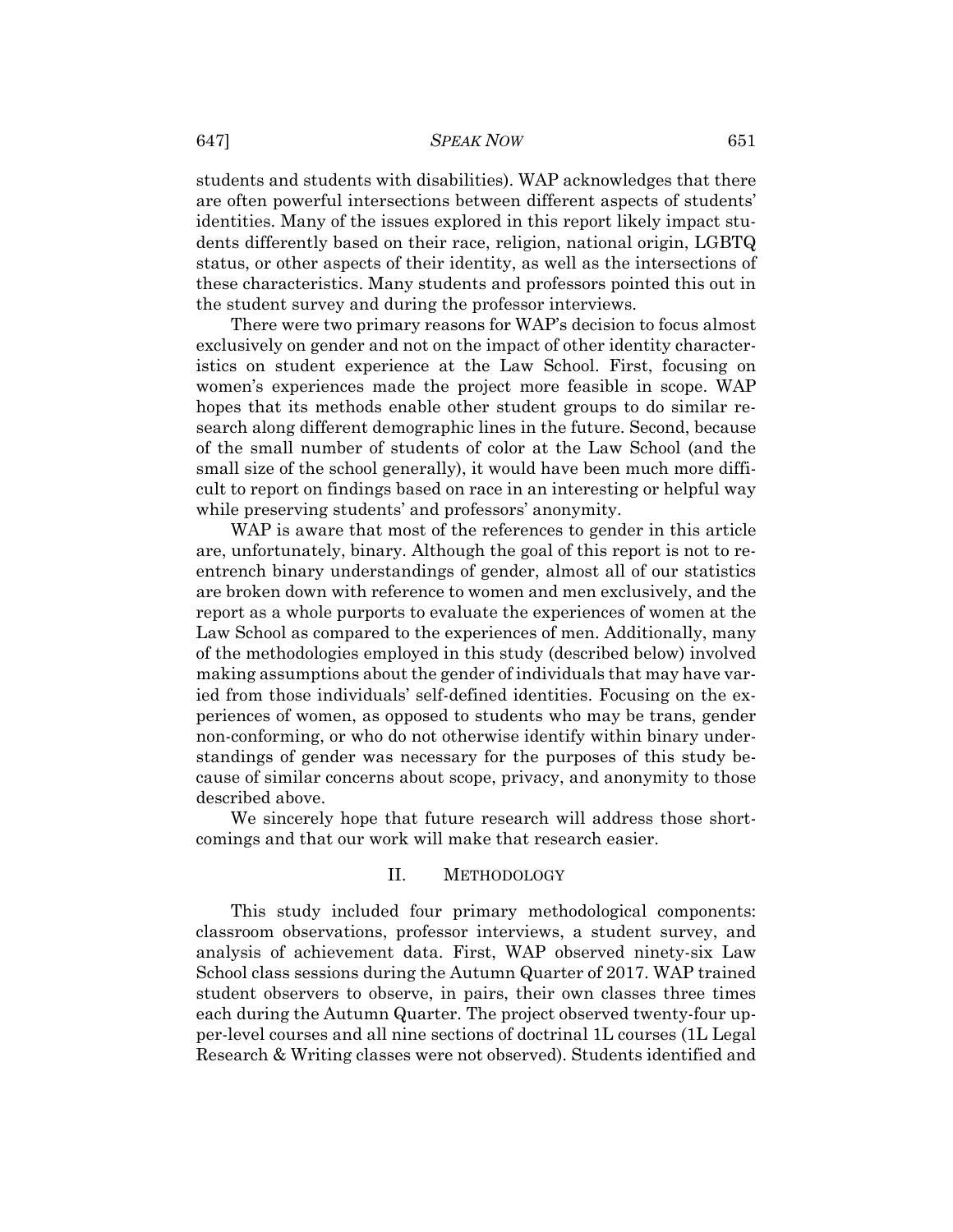recorded cold calls, as well as various types of voluntary participation events, professors' responses to student participation, and the gender of the students participating. Observers also tracked whether students participated multiple times in a class session, allowing WAP to code the gender of students who participated three or more times in a session ("dominant participants"). To analyze the data from classroom observations, WAP averaged (using a simple mean) the number and type of participation events by gender observed by all the observers for a given class session. Statistical significance was calculated using paired samples t-tests. The tests compared the mean of the variable of interest (e.g., the percent of total observations made by women, averaged across classroom observations) with the mean of the class composition (the percent of women enrolled in that class).

Second, WAP interviewed fifty-three professors during the Autumn, Winter, and Spring Quarters of the 2017–2018 school year. WAP reached out to all full-time teaching faculty, Bigelow fellows, clinic directors, and some additional clinical faculty for interviews. WAP trained pairs of students to conduct thirty to sixty minute interviews using a standardized interview script that included questions about pedagogical strategies, mentoring relationships, and other areas of concern for women at the Law School. Professors were also asked to fill out data sheets including quantitative information about the numbers of letters of recommendation and references that they provided within the preceding calendar year as well as the numbers of research assistants they employed. WAP collected these data sheets from thirty-seven professors.

Interview data was analyzed using a qualitative coding software called NVivo. WAP created a list of fourteen thematic codes, and certain portions of the interview notes were assigned to different codes. In drafting the report, the authors counted the number of professors who expressed a given view by relying on the codes thematically closest to each view. Although the interviews varied to some extent in terms of length and content, they provide a useful window into professors' perspectives on gender at the Law School, as well as student life more generally.

Third, WAP conducted a student survey in the Winter Quarter of 2018. The questions were modeled on the student surveys administered at Harvard and Yale, revised and tailored to UChicago. The questions were reviewed and tested multiple times by professors, law students, and a Ph.D. student in the Sociology department. Through a combination of open-ended and multiple-choice questions, the student survey examined students' experiences and views with regard to their decisions to enroll at the Law School, their classroom learning, their partic-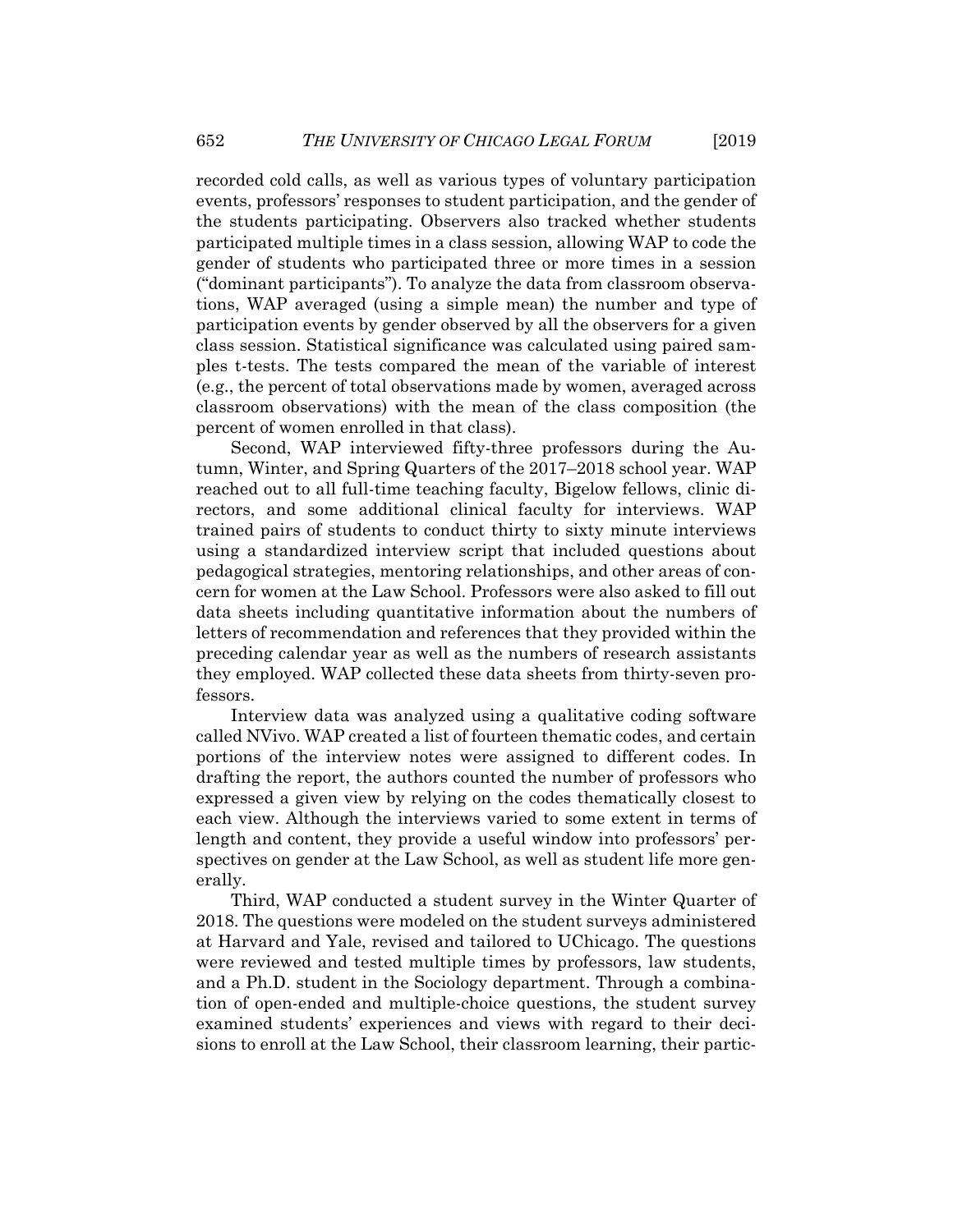#### 647] *SPEAK NOW* 653

ipation in and satisfaction with student life and extracurricular activities at the Law School, their perceptions of their own successes and failures in terms of traditional markers of academic achievement, their relationships with faculty, and their career goals. Seventy one point eight percent of all J.D. students enrolled at the Law School at the time of the survey's administration completed the survey, creating a unique snapshot of students' interests and experiences at the Law School.

WAP conducted the survey on the Qualtrics platform. WAP then analyzed the data using the Reports function in Qualtrics to generate the percentages and absolute numbers of responses to most of the questions on the survey. Team members used Stata to both double check all the percentages and calculate statistical significance for any possible differences. In cases in which the response solicited in the survey was numerical, WAP tested for statistical significance in any differences between men and women respondents using a two-sided t-test. For the remaining cases in which the response type was categorical, WAP used a Pearson chi-squared test.

Finally, WAP compiled, counted, and analyzed publicly available data on students' academic achievement and career outcomes, including participation in law journals, first-year writing prizes, honors at graduation, clerkships, and moot court participation. WAP worked with a team of statisticians from the University of Chicago's Statistics Department's Consulting Program to analyze the data collected and to perform statistical significance tests. Statistical significance was only calculated for the 2014–2017 period because WAP was only given access to the gender breakdowns at graduation for those classes.

In the following sections, we have used the terms "significant" or "significantly" to denote statistical significance. Where a level of statistical significance is not specified, we are referring to statistical significance at the .05 level.

#### III. FINDINGS

This study produced broad initial findings on many aspects of women's experiences at UChicago Law. Overall, women have yet to reach parity with men in many indicators of academic achievement and satisfaction with their experiences at the Law School. But there are also many areas in which women are doing well. The main findings are reproduced below.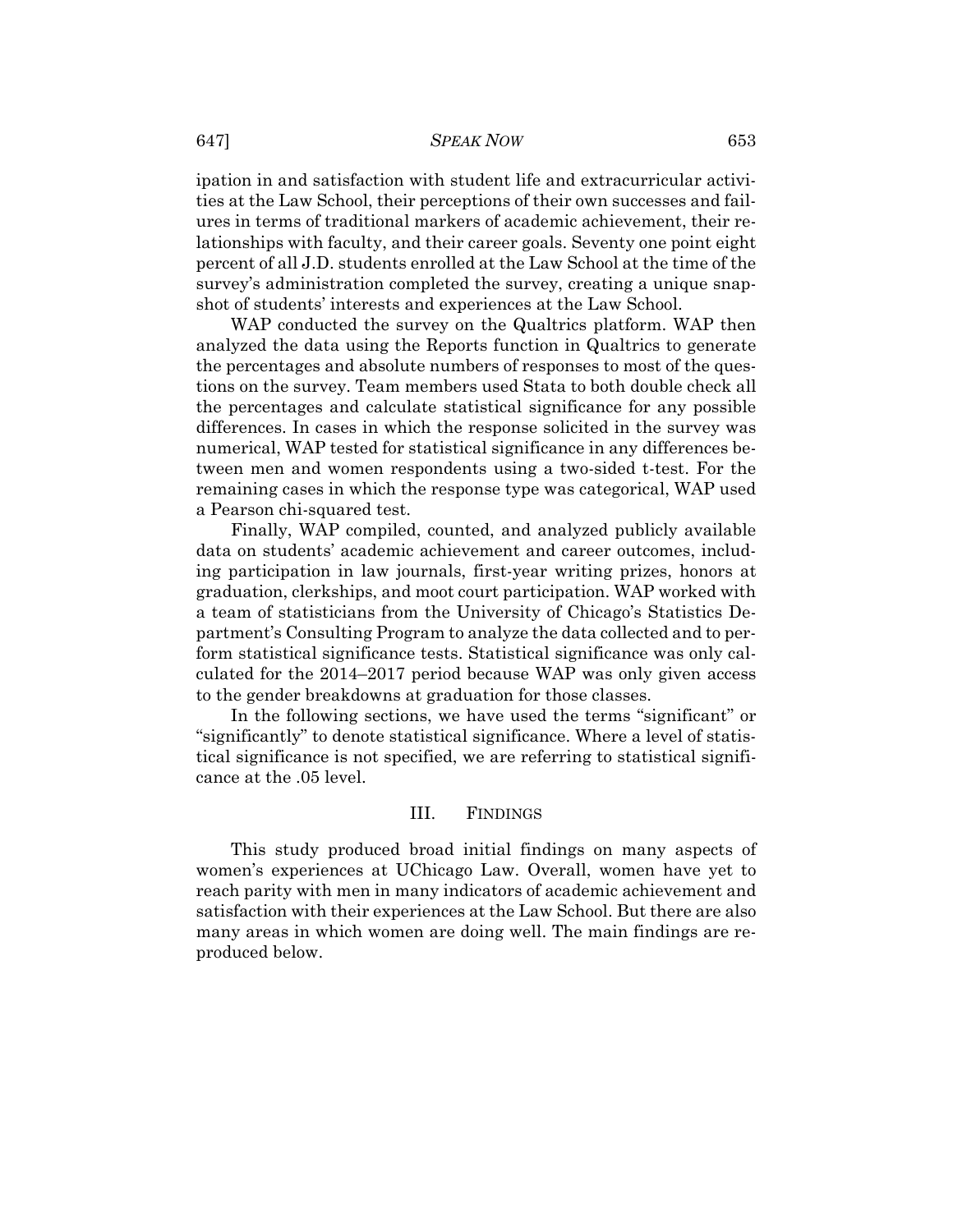A. Class Composition

For each of the years 2011 through 2017, UChicago Law's student population had a slightly larger gender disparity than any of the other top five law schools (as ranked by US News and World Report).8

## TABLE 1: TOP SIX LAW SCHOOLS COMPARATIVE GENDER CLASS COMPOSITIONS 2011–2017 (THE SCHOOL WITH THE LOWEST PERCENTAGE OF WOMEN EACH YEAR IS HIGHLIGHTED IN PURPLE.)

|      | % Women in Total Law Student Population |      |      |      |                                |            |  |  |
|------|-----------------------------------------|------|------|------|--------------------------------|------------|--|--|
|      | <b>Year</b> UChicago                    |      |      |      | Yale Harvard Stanford Columbia | <b>NYU</b> |  |  |
| 2017 | 46.1                                    | 47.8 | 48.9 | 48.5 | 48.9                           | 53.4       |  |  |
| 2016 | 43.9                                    | 47.7 | 49.3 | 48.9 | 48.2                           | 51.4       |  |  |
| 2015 | 44.1                                    | 46.4 | 48.7 | 45.6 | 47.2                           | 49.        |  |  |
| 2014 | 42.9                                    | 47.7 | 49.6 | 44.7 | 45.8                           | 46.4       |  |  |
| 2013 | 43                                      | 46.3 | 47.8 | 44.8 | 46.7                           | 43.7       |  |  |
| 2012 | 42.8                                    | 47.2 | 47.2 | 42.6 | 46.3                           |            |  |  |
| 2011 |                                         | 49.4 | 48.2 | 42.7 | 48                             |            |  |  |

For the first time in the history of the Law School, the Class of 2020 entered with an equal proportion of men and women. However, class composition data from the last four years demonstrates that classes tend to gain considerably more men than women between the 1L and 2L years as transfer students, leading to more heavily male class compositions in the remaining two years of law school.

| Class<br>Year | Total<br>during<br>1L | Total<br><b>Students Students</b><br>during<br>$2{\bf L}$ | Increase<br>in Women<br>students | Increase<br>in Male<br>students | $\%$<br>Women<br>during<br>1L | Women<br>during<br>$2{\rm L}$ |
|---------------|-----------------------|-----------------------------------------------------------|----------------------------------|---------------------------------|-------------------------------|-------------------------------|
| 2016          | 196                   | <b>215</b>                                                | З                                | 16                              |                               | 45                            |
| 2017          | 190                   | <b>216</b>                                                |                                  | 17                              |                               | 43                            |
| 2018          | 184                   | <b>203</b>                                                | 5                                | 14                              | 46                            | 44                            |
| 2019          | $185\,$               | 205                                                       |                                  | 15                              |                               | 44                            |

TABLE 2:

 $C$ EURER EROLL 1L TO  $\overline{O}$  VELE

<sup>&</sup>lt;sup>8</sup> Best Law Schools, U.S. NEWS & WORLD REPORT, https://www.usnews.com/best-graduateschools/top-law-schools/law-rankings [https://perma.cc/Q794-YYL8] (last visited Jan. 21, 2019).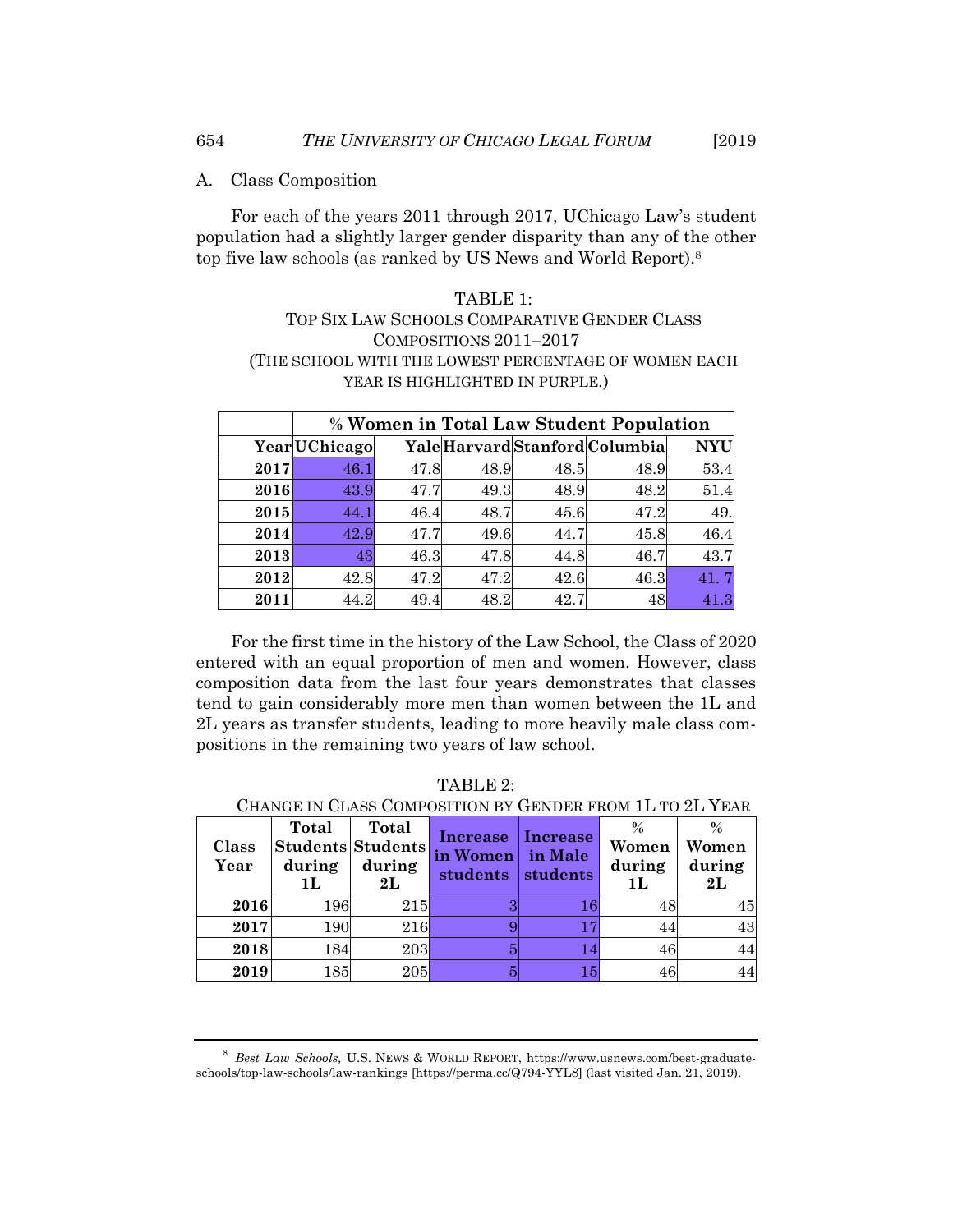#### B. Academic Achievement and Outcomes

WAP's findings identify areas of significant progress, as well as serious roadblocks, for women students at UChicago. As discussed below, the p-values for achievement differences in this sub-section reflect the likelihood that the difference between the rate of achievement for each gender (on each metric discussed) and that gender's representation in the average class is due to chance. The p-values for survey results measure the probability that the difference in the responses between the two genders is due to chance.

In terms of academic achievement, women are significantly less likely to receive academic honors at graduation than men. Women are also underrepresented at each specific level of honors, though those results are not significant except for Honors, which is marginally significant.

| HUNUNS AWANDED AT UNADUATION, DT UENDEN |           |           |     |                                  |  |  |
|-----------------------------------------|-----------|-----------|-----|----------------------------------|--|--|
|                                         | 2008-2017 | 2014-2017 |     |                                  |  |  |
| Honors Level                            | Men       | Women     | Men | <b>Women</b>                     |  |  |
| All Honors                              | 65%       | 35%       | 63% | $37\%$ * (p=.037)                |  |  |
| Highest<br>Honors                       | 10 of 15  | 5 of 15   |     | 6 of 10 $\vert$ 4 of 10 (p=.578) |  |  |
| High<br>Honors                          | 76%       | 24%       | 66% | $34\%$ (p=.137)                  |  |  |
| Honors                                  | 62%       | 38%       | 62% | $38\%$ † (p=.084)                |  |  |

TABLE 3: HONORS AWARDED AT CRADUATION, BY GENDER

† = Statistically significant at the .10 level

\* = Statistically significant at the .05 level

\*\* = Statistically significant at the .01 level<sup>9</sup>

Women are also less likely to clerk in federal courts. Two differences are marginally statistically significant: men are less likely than would be expected based on their representation in the class to clerk for federal district courts, and women are less likely to clerk at federal appellate courts. The other rates of representation below show underrepresentation of women in clerkships, but not at statistically significant rates.

<sup>&</sup>lt;sup>9</sup> These symbols are used throughout to denote levels of statistical significance.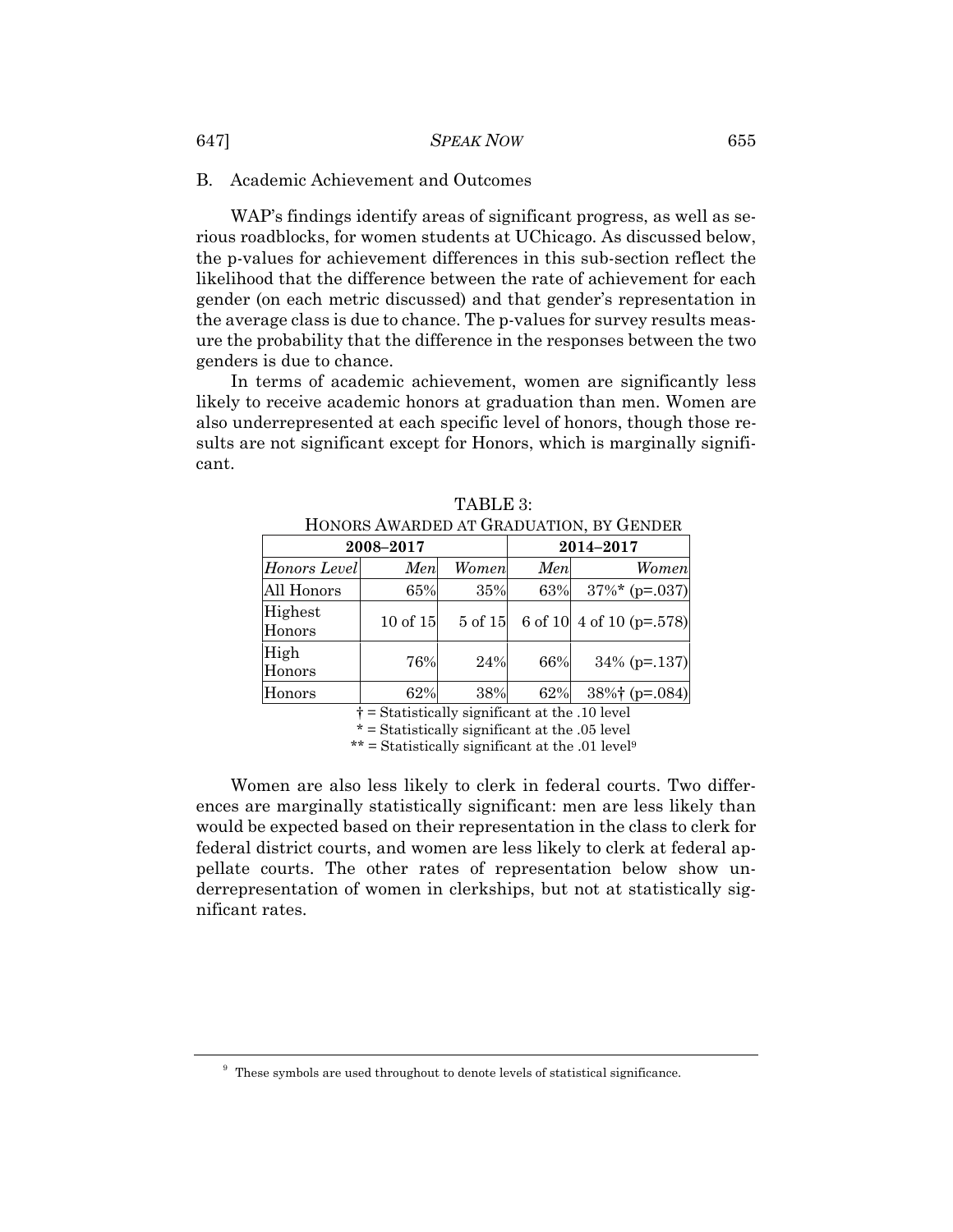|                                        | communities thank by Content Corporation by Gamban |              |            |                                    |  |  |  |  |
|----------------------------------------|----------------------------------------------------|--------------|------------|------------------------------------|--|--|--|--|
|                                        | 2008-2017                                          | 2014-2017    |            |                                    |  |  |  |  |
| Court                                  | Men                                                | <b>Women</b> | Men        | <b>Women</b>                       |  |  |  |  |
| All Courts                             | 63%                                                | 37%          | 58.9%      | 41.4%                              |  |  |  |  |
| Supreme Court 10/15 clerks 5/15 clerks |                                                    |              | 4/7 clerks | 3/7 clerks                         |  |  |  |  |
| Federal<br>Appellate                   | 69%                                                | 31%          |            | $63\%$ 37%† (p=.099)               |  |  |  |  |
| Federal<br>District Court              | 56%                                                |              |            | 44% $56\%$ † (p=.051) 44% (p=.968) |  |  |  |  |
| State Court                            | 59%                                                | 41%          | 57%        | 43% ( $p = .555$ )                 |  |  |  |  |

TABLE 4: CLERKSHIPS HELD BY UCHICAGO STUDENTS, BY GENDER

Additionally, women are significantly less likely to join the *Law Review*. From 2008 to 2017, *Law Review* staff was composed on average of 67% men and 33% women. These percentages were similar for the 2014 to 2017 period: the staff was composed of 65% men and 35% women. The difference between the percentage of the women in the Law School class from 2014 to 2017 and the percentage of women on the *Law Review's* 2L class for those years is statistically significant (p=.016). The *Legal Forum*, another UChicago law journal, has historically had much greater gender parity. Its staffers over the last ten years have been 50% men and 50% women. Between 2014 and 2017, women's presence surpassed that of men in the *Legal Forum* staff, with 53% of positions. The difference between the percentage of men in the class in those years and men's representation on the *Legal Forum* staff is highly statistically significant (p=.007). Over the last ten years, the *Chicago Journal of International Law* (*CJIL*) staffers have been 54% men and 46% women.

Staffers from all three journals are selected through the annual writing competition. Overall, women complete the writing competition at a lower rate than men. Among 2L and 3L women, 50% reported participating in the writing competition, compared to 65.1% of men, a statistically significant difference (p=.013). These numbers likely fluctuate somewhat by year: within the 2L class, 43.3% of women reported participating ( $p=.038$ ), while in the 3L class 56.5% of women reported participating (p=.130). 1Ls surveyed indicated that they planned to complete the writing competition at rates roughly balanced by gender. 69.1% of 1L women and 70.4% of 1L men surveyed reported that they planned to participate in the journal writing competition (p=.853), and 22.6% of women and 18.3% of men were not sure whether they planned to participate  $(p=509)$ . These differences are not statistically significant.

Additionally, survey results indicated that women were significantly less likely than men to report performing academically better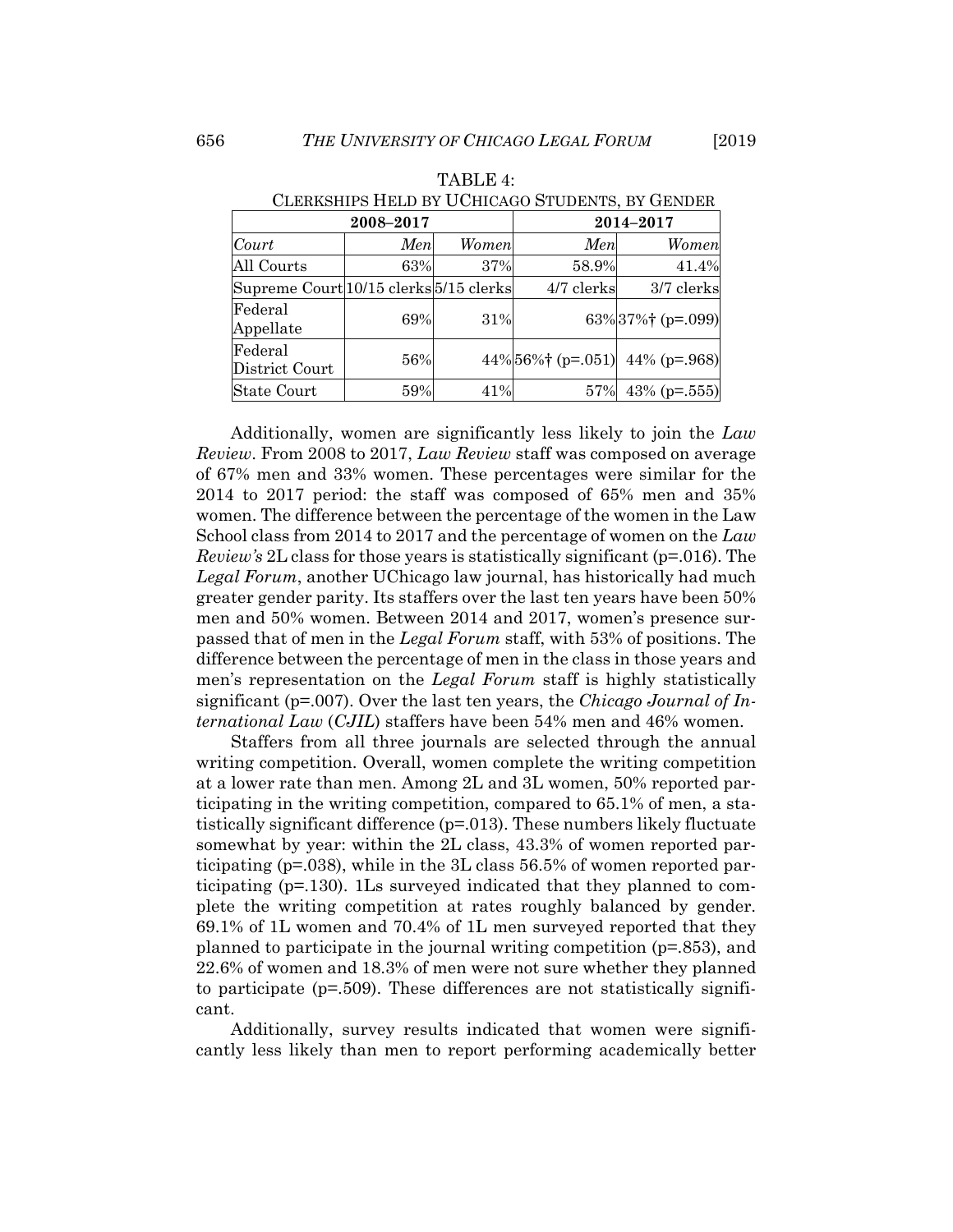than they thought they would at the Law School. 24.1% of women and 33.0% of men reported that result ( $p=0.043$ ). In contrast, 29.1% of women reported doing worse than they expected, as compared to 20.5% of men  $(p=.042)$ .

## C. Classroom Dynamics

WAP's classroom observation data indicated that men and women participate roughly equally in UChicago classrooms. Women, however, participate *voluntarily* in class significantly less often than men do. Women's rates of voluntary participation may be affected by the gender of the first person to speak in a class, as well as the gender of the professor. Men are also much more likely than women to enjoy classroom participation. The p-values in this section represent the probability that the differences between the rate of participation for each gender and that gender's representation in each class are due to chance.

1. Summary results

The raw numbers of classes, class sessions, and participation events observed by WAP volunteers are listed below.

|                                                           |      | 2L/3L | Total |
|-----------------------------------------------------------|------|-------|-------|
| No. of courses monitored                                  |      | 24    | 33    |
| No. of class meetings                                     | 27   | 69    | 96    |
| Percentage of women in attendance                         | 49.5 | 45.1  | 47.0  |
| No. of cold calls                                         | 150  | 350   | 500   |
| No. of volunteered comments                               | 367  | 1100  | 1467  |
| No. of interruptions/blurts <sup>10</sup>                 | 18   | 51    | 69    |
| No. of total participation events                         | 520  | 1452  | 1972  |
| No. of students participating at least once in a<br>class | 429  | 764   | 1193  |

TABLE 5: OBSERVATION SUMMARY STATISTICS

Overall, men and women participated roughly equally in the classes that WAP observed in the Autumn Quarter of 2017. Although women participated at a rate slightly lower than their rates of attendance, those differences were not statistically significant in any category of class (1L classes, 2L and 3L classes overall, 2L and 3L seminars, or upper-level large classes).

 $10$  "Blurts" were defined as instances in which a student would begin speaking without having been called on by the professor.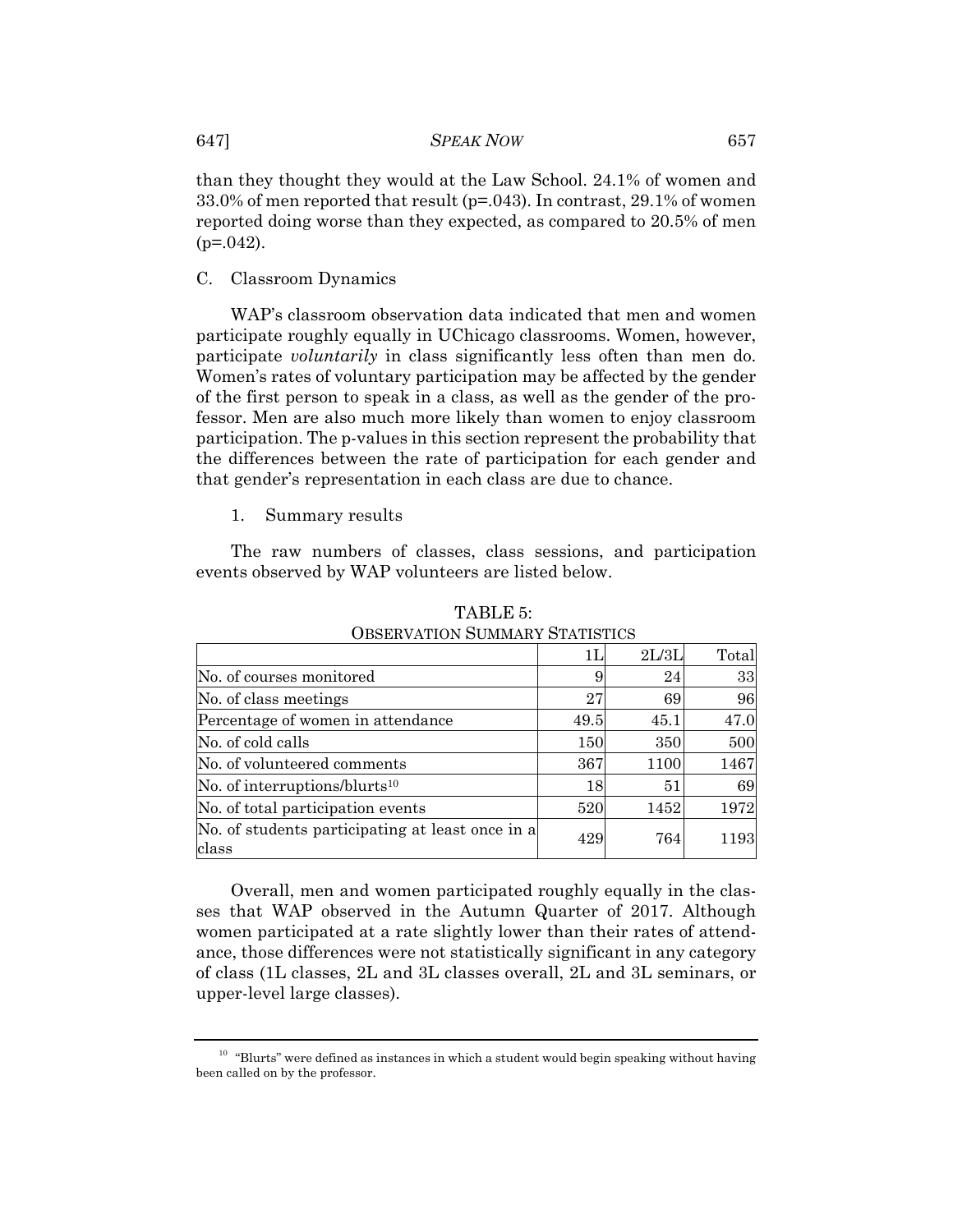The percentages of each type of participation event by women in different categories of classes are listed below.

|                                                                 | All<br>classes      | 1L classes          | All<br>upper-level<br>classes | Seminars<br>(upper-<br>level) | Large<br>classes<br>(upper-<br>level) |
|-----------------------------------------------------------------|---------------------|---------------------|-------------------------------|-------------------------------|---------------------------------------|
| Women in<br>attendance                                          | 47.0%               | 49.5%               | 45.1%                         | 46%                           | 45.0%                                 |
| Total<br>participation events<br>by women                       | 46.1%<br>$(p=.55)$  | 49.1%<br>$(p=.55)$  | 45%<br>$(p=.22)$              | 45.9%<br>$(p=.92)$            | 44.6%<br>$(p=.19)$                    |
| Cold calls<br>addressed to<br>women                             | 48.5%<br>$(p=.50)$  | 53.1%<br>$(p=.20)$  | 46.6%<br>$(p=.95)$            | 35%<br>$(p=.42)$              | 47.9%<br>$(p=.53)$                    |
| All voluntary<br>participation events<br>by women <sup>11</sup> | 45.4%*<br>$(p=.02)$ | 47.5%<br>$(p=.59)$  | 44.7%*<br>$(p=.03)$           | 46.9%<br>$(p=.85)$            | 43.4%<br>* ( $p=.02$ )                |
| Volunteer                                                       | 45.9%*<br>$(p=.02)$ | 43.9%+<br>$(p=.07)$ | 46.3%<br>$(p=15)$             | 48.1%<br>$(p=.87)$            | 44.9%<br>$(p=15)$                     |
| Question                                                        | 45.7%<br>$(p=.37)$  | 51.4%<br>$(p=.20)$  | 42.5%<br>$(p=.74)$            | 49.7%<br>$(p=44)$             | 39.7%<br>$(p=.54)$                    |
| Comment                                                         | 43.1%<br>$(p=15)$   | 49.7%<br>$(p=.69)$  | 41.5%*<br>$(p=.03)$           | 40.3%<br>$(p=.28)$            | 42%†<br>$(p=.07)$                     |
| Blurts/inter-<br>ruptions                                       | 41.6%<br>$(p=.03)*$ | 36.7%<br>$(p=.22)$  | 43.3%<br>$(p=.09)$ †          | 19.4%<br>$(p=12)$             | 53.8%<br>$(p=.34)$                    |

TABLE 6: OBSERVATION SUMMARY RESULTS

 $11$  Voluntary participation events included all contributions to classroom discussions that were not initiated by a professor's cold call. They included volunteering, asking questions, making comments, and blurting or interrupting.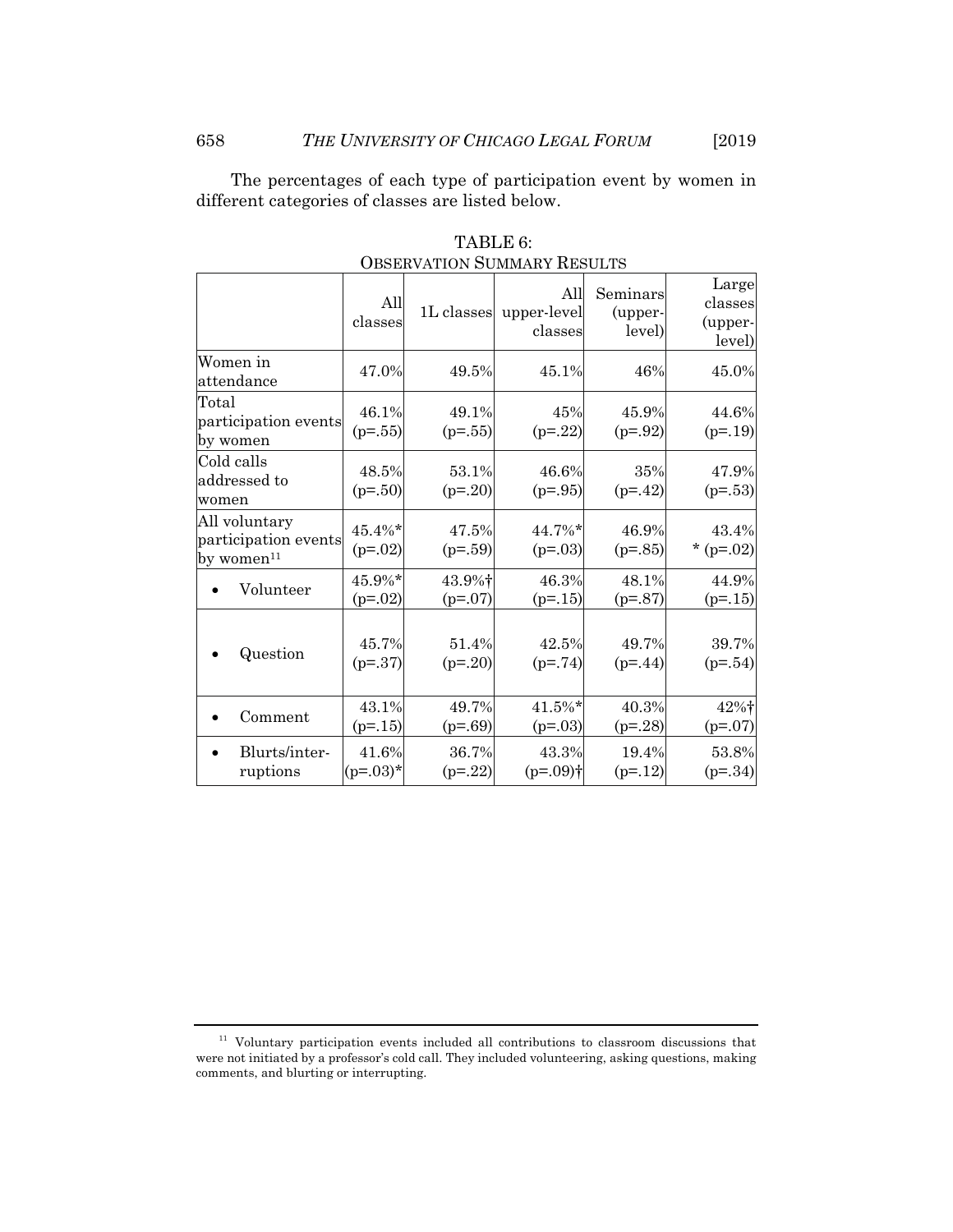## GRAPH 1: OBSERVATION SUMMARY RESULTS



## 2. Voluntary participation

Men and women did participate voluntarily in class at different rates; men participated voluntarily more frequently than women did. These differences are statistically significant at the .05 level in all class sessions observed overall, in upper-level courses in general, and in large upper-level courses. The differences between men's and women's voluntary participation rates were not statistically significant in 1L classes or in 2L and 3L seminars.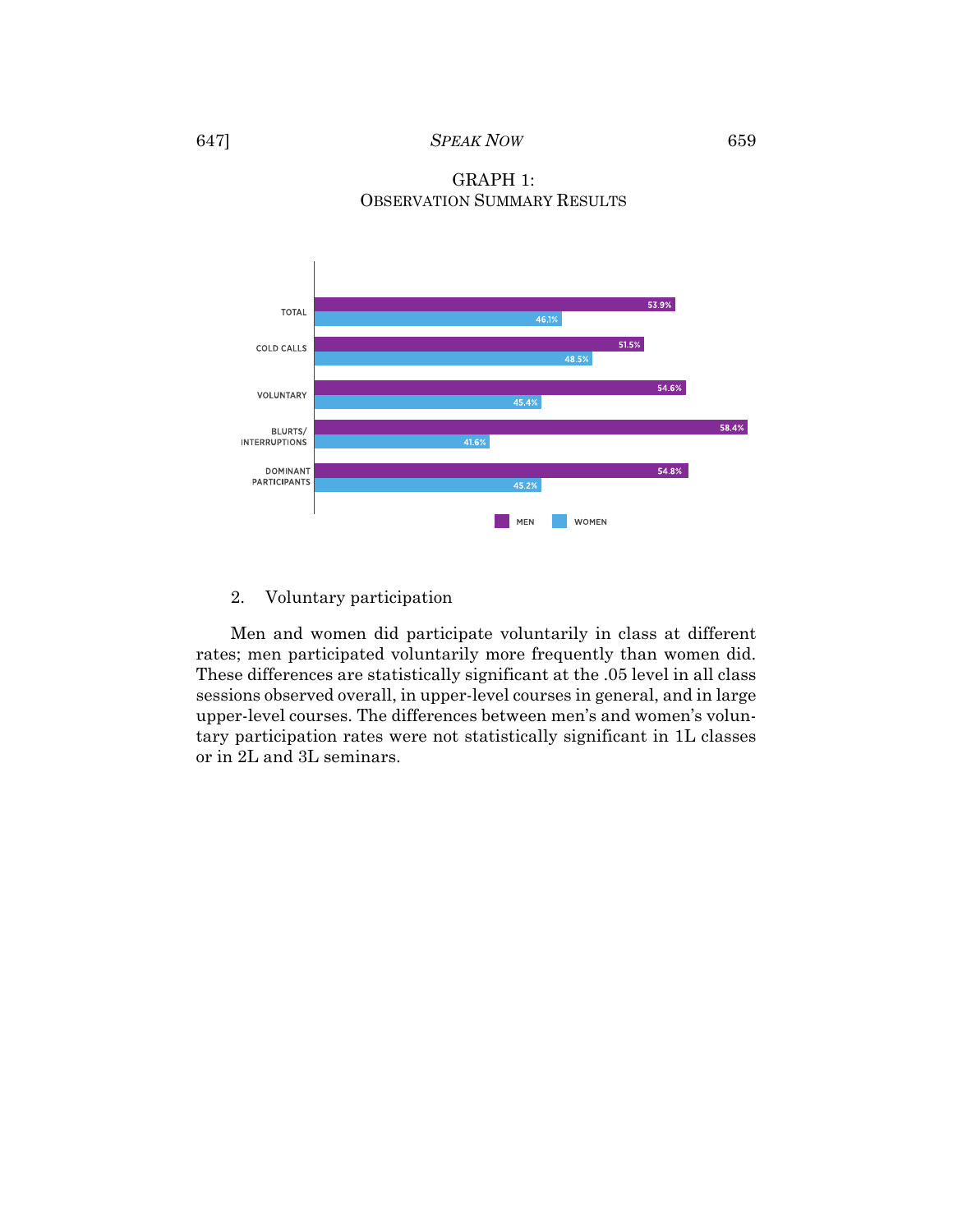|                                                       | TOTIMI VERIOOD VOEDIVITRIVI TTRITIOITIITIOIVET VIOIREIV<br>All classes 1L classes |       | Upper-level         | Seminars<br>(upper- | Large<br>classes       |
|-------------------------------------------------------|-----------------------------------------------------------------------------------|-------|---------------------|---------------------|------------------------|
|                                                       |                                                                                   |       | classes             | level)              | (upper-<br>level)      |
| Women in<br>attend-<br>ance                           | 47.0%                                                                             | 49.5% | 45.1%               | 46%                 | 45.0%                  |
| Total par-<br>ticipation<br>events by<br>women        | 46.1%                                                                             | 49.1% | 45%                 | 45.9%               | 44.6%                  |
| Voluntary<br>participa-<br>tion<br>events by<br>women | $45.4\%*$<br>$(p=.02)$                                                            | 47.5% | 44.7%*<br>$(p=.03)$ | 46.9%               | $43.4\%*$<br>$(p=.02)$ |

TABLE 7: TOTAL VERSUS VOLUNTARY PARTICIPATION BY WOMEN

Table 8 breaks down participation rates by round of observation ("Round"). WAP conducted one Round in late October (near the beginning of the quarter), one in early November, and one in late November (near the end of the quarter). The gap in voluntary participation between women and men seems to have closed as the quarter progressed.

| <u>I AIUTUH ATIVIV IWITED DI IWUND</u> |           |           |           |  |  |  |
|----------------------------------------|-----------|-----------|-----------|--|--|--|
|                                        | Round 1   | Round 2   | Round 3   |  |  |  |
| Participation events by                | 42.6%     | 48.7%     | 47.6%     |  |  |  |
| women                                  | $(p=15)$  | $(p=.63)$ | $(p=.98)$ |  |  |  |
| Unique participants                    | 45%       | 48%       | 47.2%     |  |  |  |
| who were women                         | $(p=40)$  | $(p=.59)$ | $(p=.81)$ |  |  |  |
| Cold calls addressed to                | 41.4%     | 53.4%     | 51.9%     |  |  |  |
| women                                  | $(p=.80)$ | $(p=30)$  | $(p=.98)$ |  |  |  |
| Voluntary comments by                  | $43.2\%*$ | 47%       | 46.3%     |  |  |  |
| women                                  | $(p=.02)$ | $(p=11)$  | $(p=.84)$ |  |  |  |

TABLE 8: PARTICIPATION RATES BY ROUND

## *a. Professors' perspectives on student volunteering*

Twenty-one professors noticed the small but significant difference in the frequency with which women and men participated voluntarily, but eleven reported that they did not notice a difference or that it did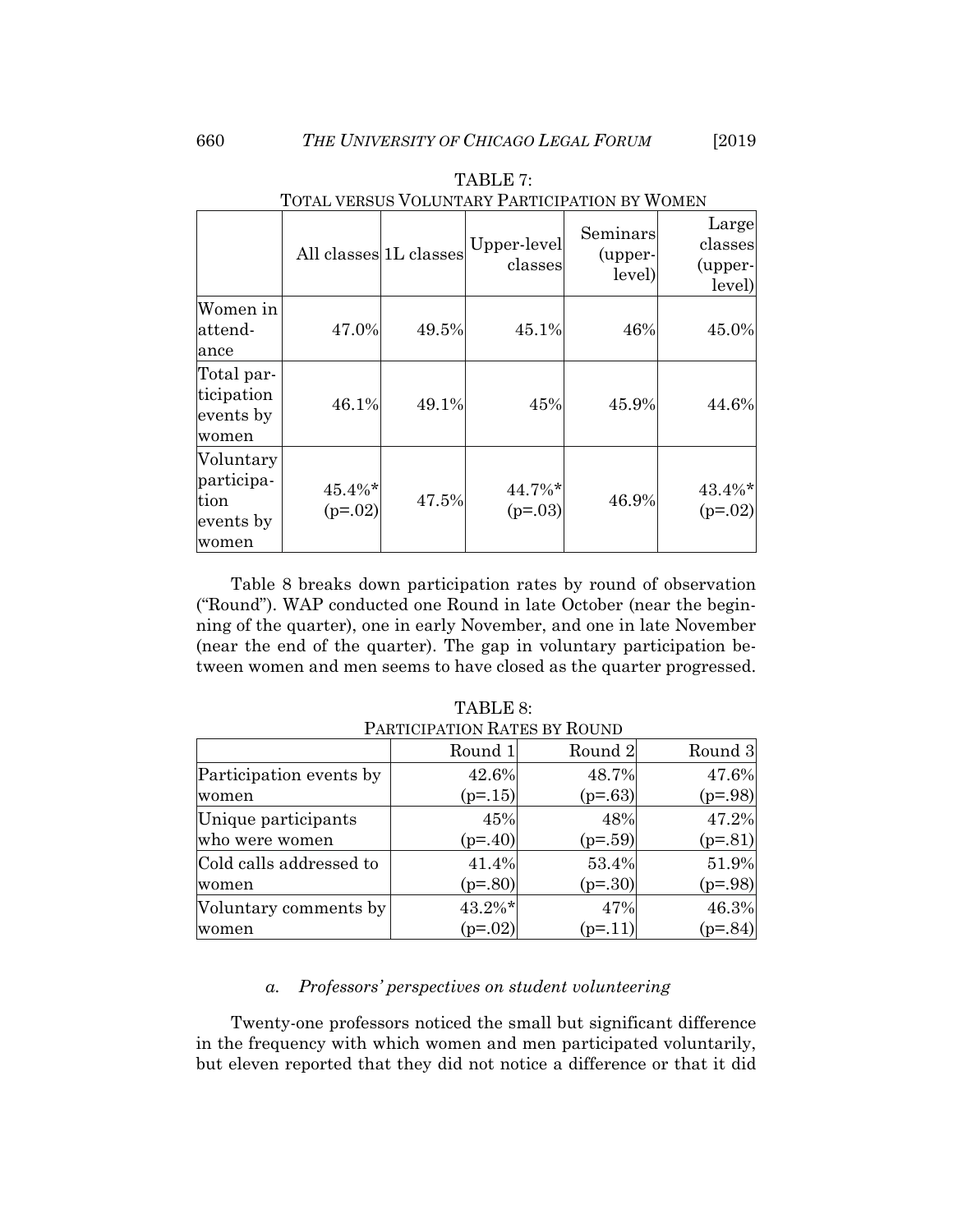#### 647] *SPEAK NOW* 661

not occur in their classes. Three professors said that they were not sure about whether men and women participated with different frequency, and one observed that women speak more than men. At least five professors who believed that there was a gendered difference in student participation rates (or were not sure if there was) expressed the belief that the difference is small and does not generally affect the quality of contributions. One professor remarked, for example, that male and female students are "similarly talkative, similarly prepared, similarly strong and informed about what they say." Still, nine professors observed that outlier students who consistently speak too much are more likely to be men.

Twelve professors also noted that men and women's styles of participation differ. For example, one professor noted that male students who volunteer are "more often trying to profess a view," while women are more likely to speak "to clarify a view."

## *b. Students' explanations for gender disparities in participation*

Students surveyed offered various possible explanations for why men might volunteer in class more than women. By far, the most common explanation students offered was that they believe men are less likely to be self-conscious about the value of their contributions or sensitive to norms against excessive participation. Many students also commented that male and female students' styles of participation differ. For example, one student noted that when men speak "they speak more confidently than women." Another student stated that women "are much more likely to use hedging language."

## 3. Cold-Calling

Five hundred of the 1,972 (or 25.4%) participation events that WAP observed were cold calls.

Overall, professors cold called men and women roughly equally. 48.5% of cold calls observed were of women. This number is slightly higher than women's attendance in the observed class sessions overall (47.0%), but the difference is small and not statistically significant  $(p=.500)$ .

Classes in which there was more cold calling were not observed to have higher rates of female participation overall. In fact, the reverse was true. Women were observed to participate voluntarily slightly less in class sessions in which at least 50% of participation events were cold calls (women accounted for 39.5% of the voluntary participation events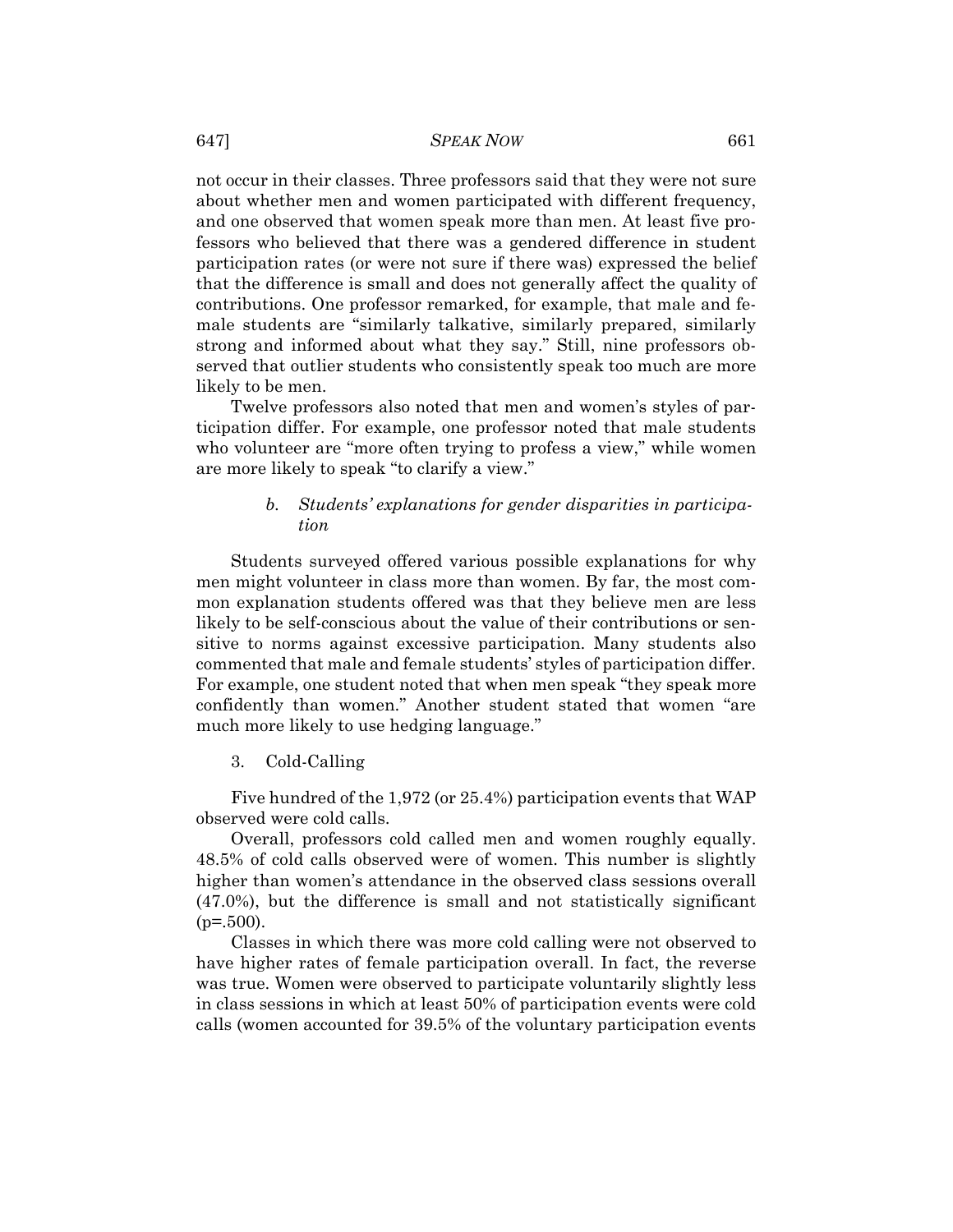in these classes) than in class sessions in which fewer than 50% of participation events were cold calls (women accounted for 46% of voluntary participation events).12

| PARTICIPATION RATES BY AMOUNT OF COLD CALLING |                              |                            |  |  |  |  |
|-----------------------------------------------|------------------------------|----------------------------|--|--|--|--|
|                                               | Classes where cold calls     | Classes where cold calls   |  |  |  |  |
|                                               | were more than 50% of        | were less than 50% of par- |  |  |  |  |
|                                               | participation events         | ticipation events          |  |  |  |  |
| Total participa-                              |                              |                            |  |  |  |  |
| tion events by                                | 44.7% ( $p = .53$ )          | 46.5% ( $p=14$ )           |  |  |  |  |
| women                                         |                              |                            |  |  |  |  |
| Unique partici-                               |                              |                            |  |  |  |  |
| pants who were                                | 46.7% ( $p = -43$ )          | 46.7% ( $p = 28$ )         |  |  |  |  |
| women                                         |                              |                            |  |  |  |  |
| Cold calls by                                 | 46.9% $(p=.09)$ <sup>†</sup> | $50.4\%$ (p=.95)           |  |  |  |  |
| women                                         |                              |                            |  |  |  |  |
| Voluntary com-                                |                              |                            |  |  |  |  |
| ments by                                      | $39.5\%$ (p=.30)             | 46\% (p=.047)*             |  |  |  |  |
| women                                         |                              |                            |  |  |  |  |

TABLE 9:

#### *a. Professors' perspectives on cold calling*

Thirty-three professors reported that they cold call regularly, especially in large classes. Professors are largely positive and often enthusiastic about cold calling. Fourteen professors stated that they see cold calling as a good way to help students learn. One professor reported that "outside of clinics," cold calling is "one of the best forms of preparation for practice we give our students."

Twenty professors stated that they attempted to ensure that there was gender balance in who they called on, either within a single class session or across several class sessions.

Notwithstanding the generally favorable view professors had of cold calling, some professors noted that it may have drawbacks. One professor remarked that cold calling "sometimes creates a passivity in the classroom that lessens student engagement." Four professors pointed out that cold calling may make some students uncomfortable in a way that is counter-productive.

 $12$  Note that the amount of cold calling in a class may be correlated with class size (professors may be likely to cold call more in large classes), which may explain part of this result (given that women participate voluntarily less in upper-level large classes than they do in seminars).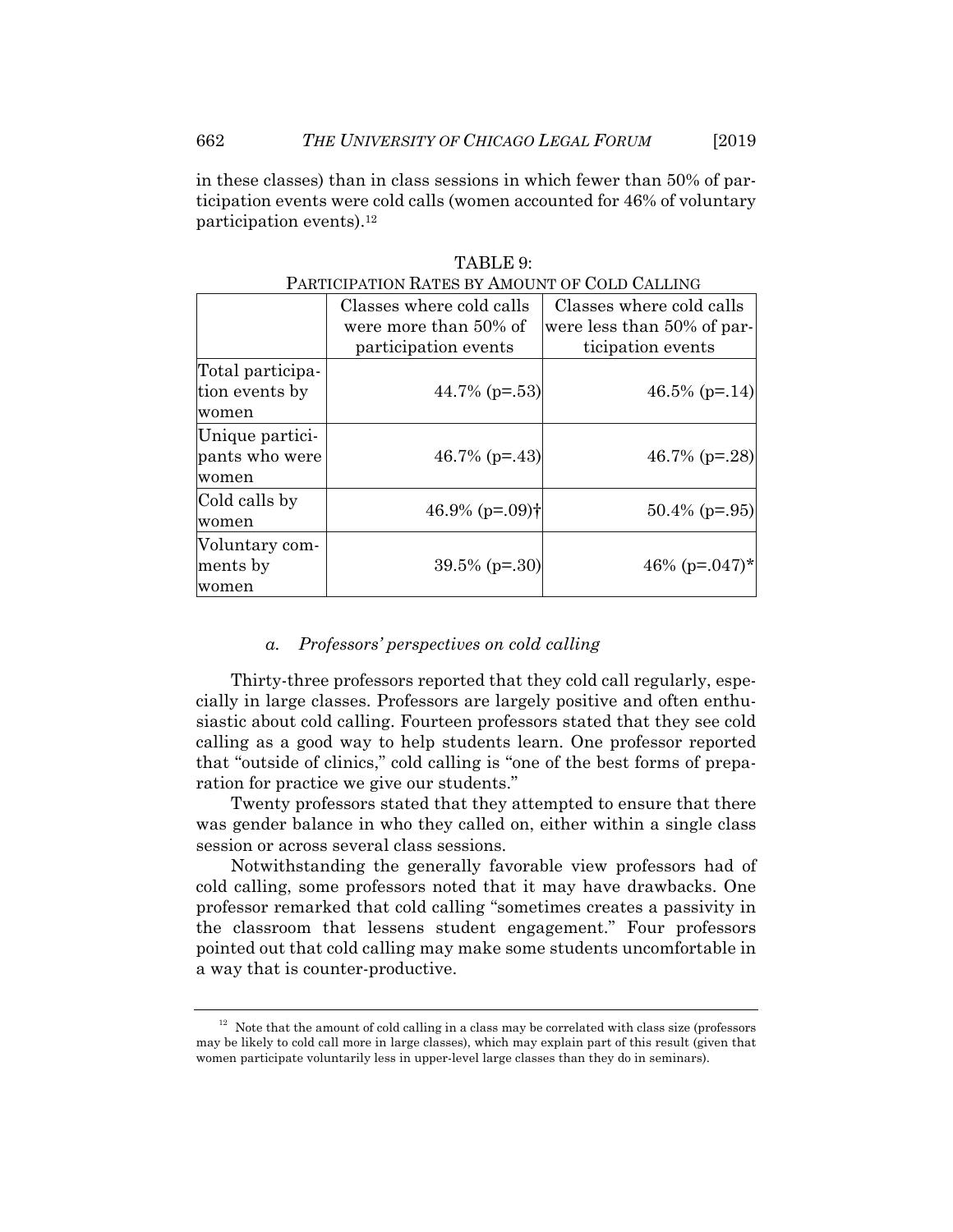4. First speaker gender

WAP's findings identified differences in women's rates of voluntary participation based on the gender of the first speaker in a class. Those results are provided below.13 Overall, in the forty-three observed class sessions in which the first speaker was a man, women were responsible for only 40% of total participation events and 39.4% of voluntary participation events. Both those differences were statistically significant. On the other hand, in the forty-seven class sessions in which the first speaker was a woman, women were slightly *more* likely to participate than would be expected based on the class gender composition, though those differences were not statistically significant.

|                                                                                                                  | All classes           |            | 1L classes |            | Upper-<br>level<br>classes                                                                        | Large classes<br>(upper-level) |   |       |
|------------------------------------------------------------------------------------------------------------------|-----------------------|------------|------------|------------|---------------------------------------------------------------------------------------------------|--------------------------------|---|-------|
| Women in<br>lattendance                                                                                          | 47.0%                 |            | 49.5%      |            | 45.1%                                                                                             | 45.0%                          |   |       |
| First<br>Speaker<br>Gender                                                                                       | М                     | $_{\rm F}$ | M          | $_{\rm F}$ | $\mathbf M$                                                                                       | $\mathbf{F}$                   | M | F     |
| Total par-<br>ticipation<br>events by<br>women                                                                   | $40\%$ *<br>$(p=.02)$ | $52.1\%$   |            |            | $47.3\%$   50.5%   37.42%*   52.85%   36.2%**  <br>$(p=24)(p=99)(p=81)(p=013)(p=25)(p=005)(p=23)$ |                                |   | 54.3% |
| Voluntary<br>participa-<br>tion events $(p=.005)(p=.83)(p=.44)(p=.91)(p=.007)(p=.86)(p=.004)(p=.78)$<br>by women | 39.4%**  50.8%        |            | $45.2\%$   |            | 49.3% 37.24%** 51.44% 35.4%**                                                                     |                                |   | 51%   |

TABLE 10: PARTICIPATION RATES BY FIRST SPEAKER GENDER

The strength of the relationship between a male first speaker and subsequent female participation also seemed to decrease as Autumn Quarter went on. Overall, the negative correlation of a male first

 $^{13}\,$  Note that whether men speak more in a class is likely a confounding variable with whether the first speaker in that class is a man, given that in a class where men speak more frequently a man is also more likely to be the first speaker. WAP was not able to complete additional testing to tease apart the relationship between these two variables.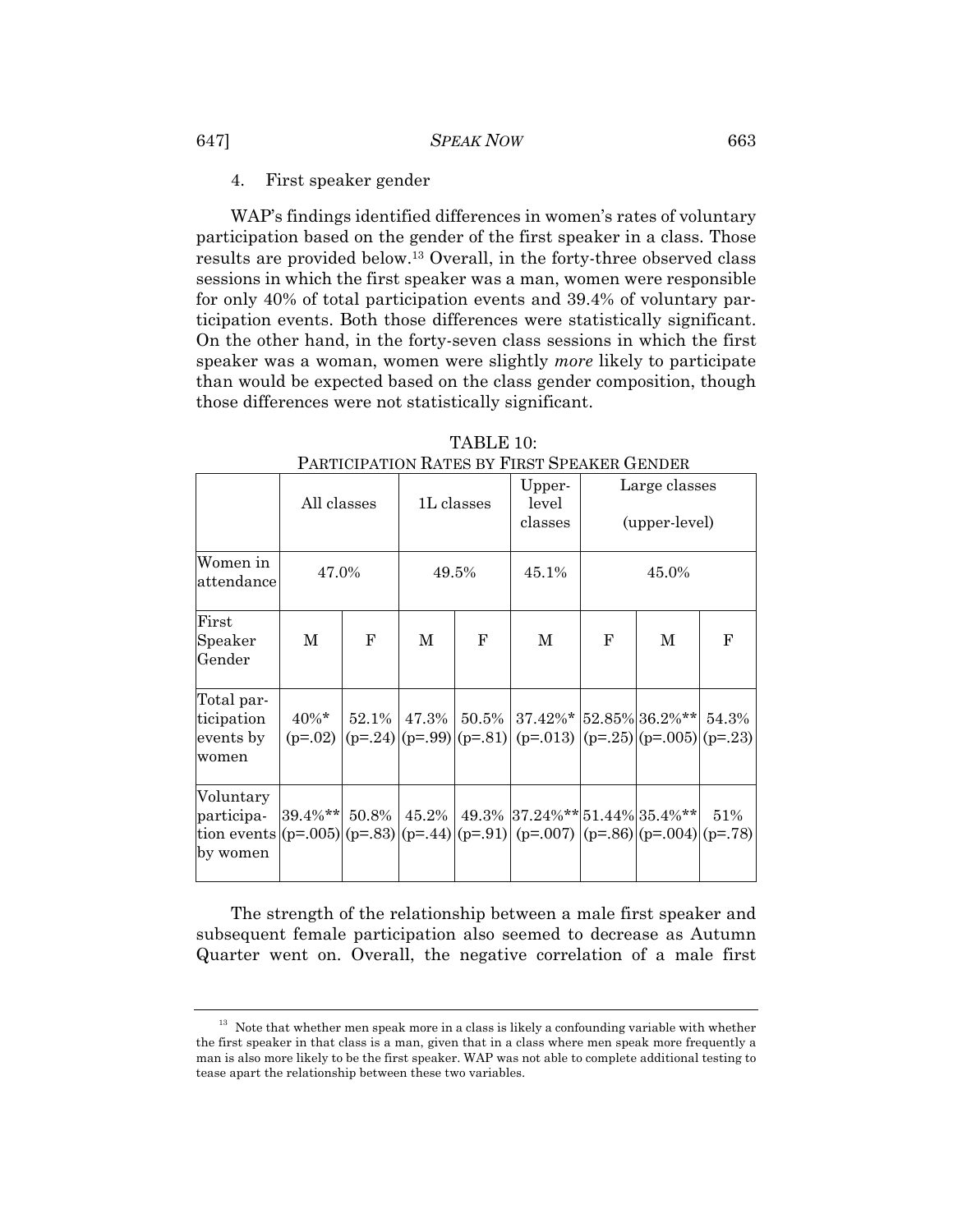speaker with female volunteering was not statistically significant after the first round of observations in late October.

| шк мындыктыр поспе                                 |                          |                    |                      |                    |                    |                    |
|----------------------------------------------------|--------------------------|--------------------|----------------------|--------------------|--------------------|--------------------|
|                                                    | Round 1                  |                    | Round 2              |                    | Round 3            |                    |
| First Speaker<br>Gender                            | M                        | $\mathbf F$        | M                    | F                  | M                  | $\mathbf F$        |
| Total partici-<br>pation events<br>by women        | $33.1\%**$<br>$(p=.001)$ | 53.4%<br>$(p=.34)$ | 40.4%<br>$(p=24)$    | 54.3%<br>$(p=44)$  | 46.7%<br>$(p=.98)$ | 47%<br>$(p=.74)$   |
| Voluntary par-<br>ticipation<br>events by<br>women | $35.6\%**$<br>$(p=.001)$ | 52.1%<br>$(p=.79)$ | 36.8%†<br>$(p=.051)$ | 52.8%<br>$(p=.98)$ | 44.7%<br>$(p=.94)$ | 45.1%<br>$(p=.94)$ |

TABLE 11: PARTICIPATION RATES BY FIRST SPEAKER GENDER AND ROUND

#### 5. The effect of the professor's gender

Students' course loads tend to include classes taught by fewer female professors than male professors. Overall, 2Ls and 3Ls had a mean of 3.2 male professors and 1.5 female professors in Autumn Quarter 2017. The difference was even starker for 1Ls, who had a mean of 1.2 female professors and 3.8 male professors (including Bigelow fellows) in Autumn Quarter 2017.

In classroom observations, women participated slightly more—but not statistically significantly more—when in class with female professors. The percentage of total participation events by women in a class with a male professor (across all class years) was 45.3%; in classes with female professors it was 49.14%. Women were, however, significantly less likely to participate *voluntarily* in classes with male professors than their attendance in the classes would suggest. In those classes, only 44.9% of voluntary participation events were accounted for by women, a statistically significant difference ( $p=0.03$ ).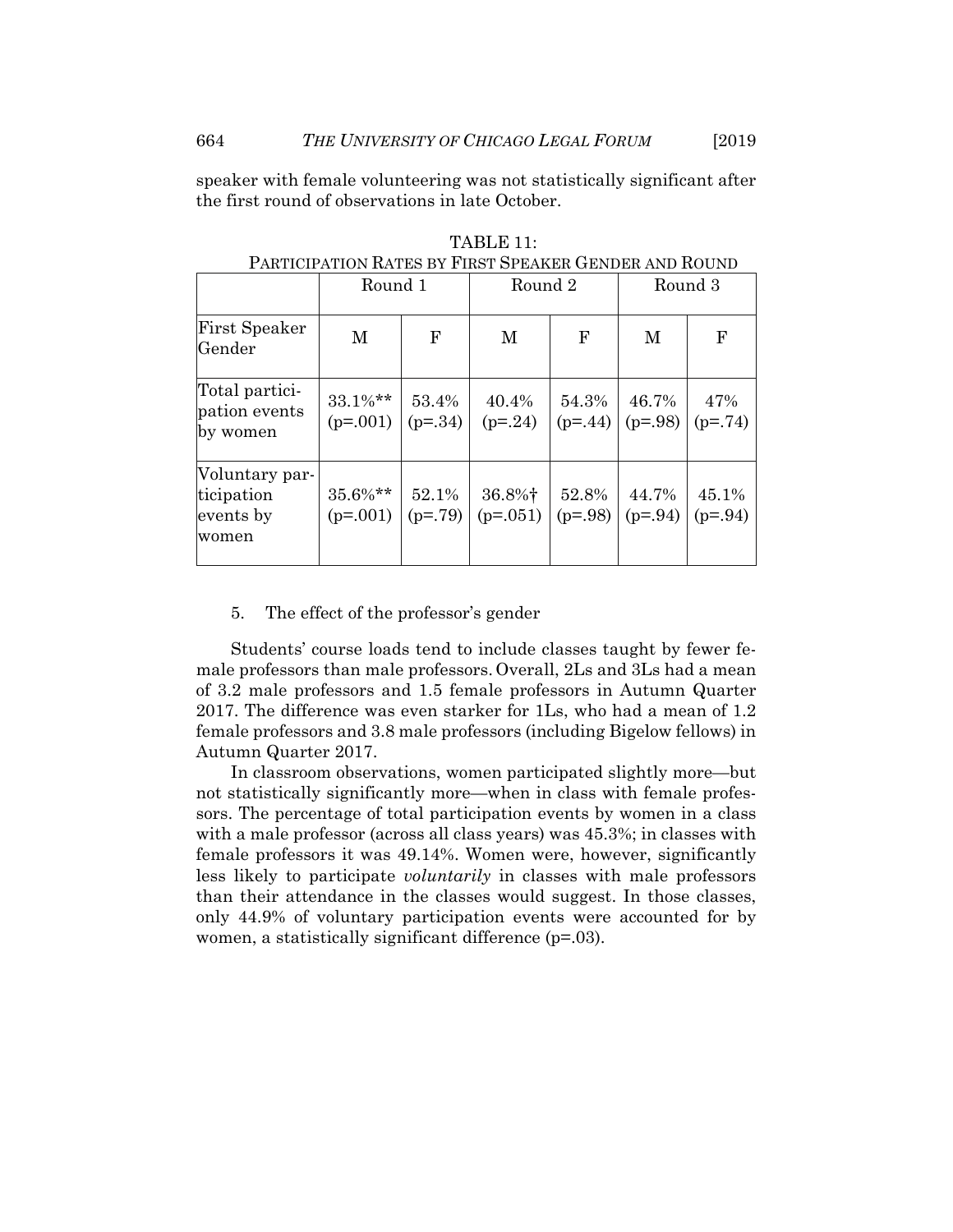## 647] *SPEAK NOW* 665

|                                            | Male Professor     | Female           |
|--------------------------------------------|--------------------|------------------|
|                                            |                    | Professor        |
| Total participation events by women        | $45.3\%$ (p=.21)   | 49.14% $(p=.98)$ |
| Unique participants who are women          | 45.7% $(p=.53)$    | $50.1\%$ (p=.92) |
| Cold calls by women                        | 46.9% ( $p=.60$ )  | $59.7\%$ (p=.67) |
| Voluntary participation events by<br>women | $44.9\%$ * (p=.03) | 47.3% $(p=.50)$  |

## TABLE 12: PARTICIPATION RATES BY PROFESSOR'S GENDER

## 6. Students' perceptions of class participation

Overall, students expressed considerable satisfaction with their experiences in the classroom at UChicago Law. Forty six point six percent of survey respondents reported that their classroom experience at the Law School has been "somewhat positive," and  $38.2\%$  reported that it has been "very positive." These numbers are similar across class years.

Despite their general satisfaction with classroom experiences at the Law School, women and men experience class participation somewhat differently. While 42.5% of male students enjoy participating in class, only 27.3% of female students reported the same (p=.001). Similarly, 22.5% of male students dislike participating in class, and 43.2% of female students dislike it (p<.001).

Men are more likely to report that they themselves participate in class more often than their classmates. Although the gap in male and female answer rates on this question is smaller than the gaps described in the previous paragraph, it is still highly significant: 37.5% of men and 25.0% of women report that they participate either somewhat or far more often than their classmates (p=.006). Similarly, but less significantly, 39.0% of men and 44.1% of women report that they participate either somewhat or much less often than their classmates (p=.291).

#### D. Faculty Relationships and Mentoring

Women students report outcomes similar to or better than men in most mentorship metrics. Most students at the Law School report having at least one mentor among the faculty, and women reported having slightly more mentors on the faculty than men. Women are significantly more likely than men to serve as research assistants. Professors also write letters of recommendation for similar numbers of women and men, and women and men report having similar numbers of professors they would feel comfortable asking for letters from.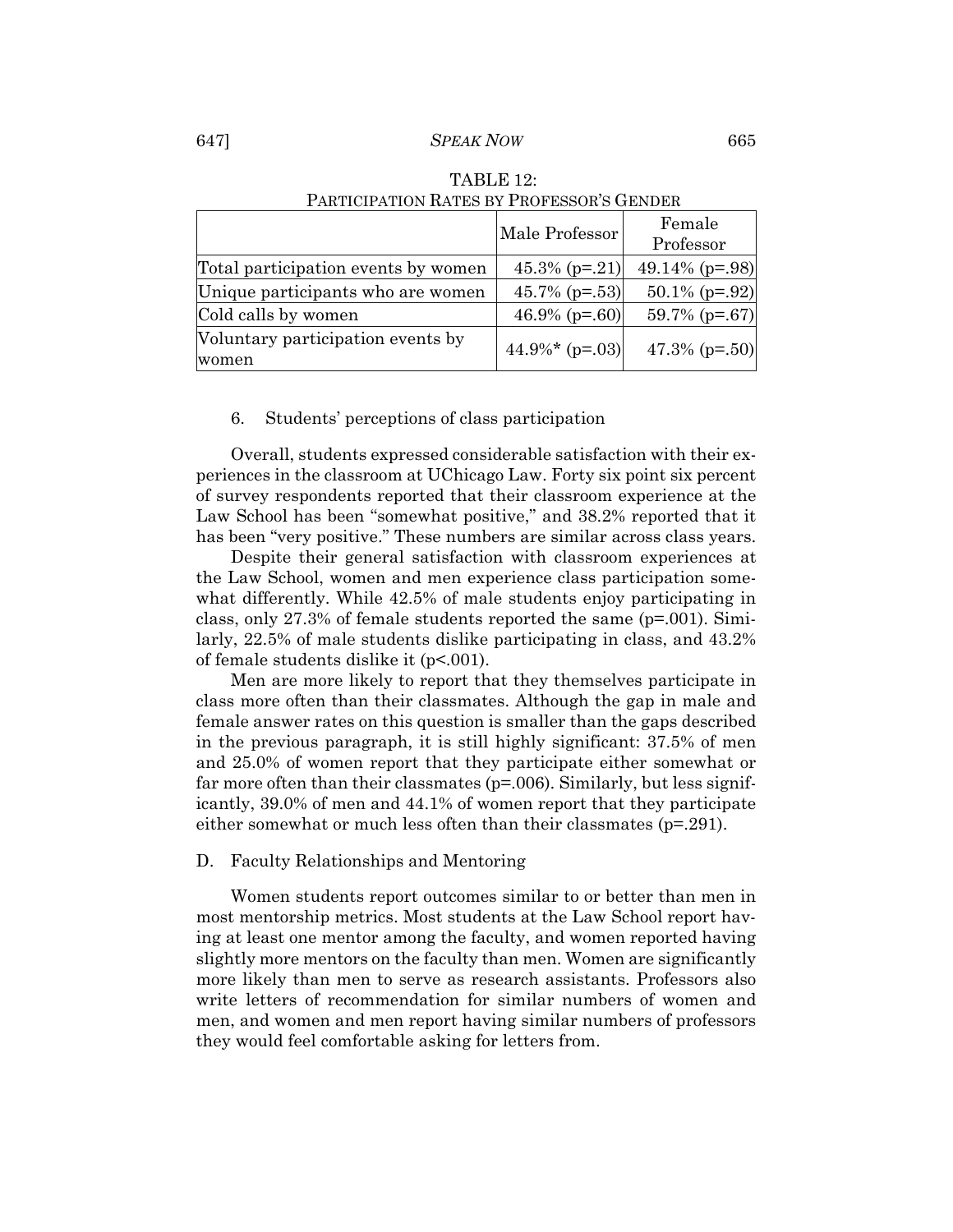#### 1. Mentorship generally

Five professors reported that they believe that students who actively seek mentors have a more rewarding law school experience than those who do not. Overall, when asked about their interactions with professors outside of class, students across all years responded that they were positive: 47.3% of respondents said they were "very positive," and 40.2% of respondents said they were "somewhat positive." The results did not vary significantly by students' gender. 85.9% of women and 88.5% of men reported that their interactions were somewhat or very positive (p=.428).

In interviews, professors were divided in their opinions about what the appropriate or optimal role of a mentor should be. But despite these differences, there was widespread agreement among professors that gender does not make much difference to the mentoring relationship.

On average, most students at UChicago Law have at least one mentor on the faculty, and women have slightly more mentors than men. Women at UChicago Law reported having a mean of 1.8 mentors each, and men reported having a mean of 1.5 mentors. This difference is significant at the .10 level (p=.086).

Mentorship seems to increase over time. 3L women and men reported having more mentors on average than members of the 2L class, and 2L students reported having more mentors than 1Ls, suggesting that students gain mentors as they spend more time in law school. However there are differences based on gender within each class. More 1L men feel they do not have a mentor compared to 1L women, though this difference is not statistically significant: 54.9% of men reported not having a mentor compared to 44.0% of women (p=.179). Of the 1L survey respondents, the average number of mentors for women was 1.1 and the average number of mentors for men was 0.7 (p=.023).

2L and 3L men still reported having fewer mentors than 2L and 3L women: 27.1% of men feel like they do not have a mentor compared to 19.9% of women (p=.163). The average count of mentors for women and men: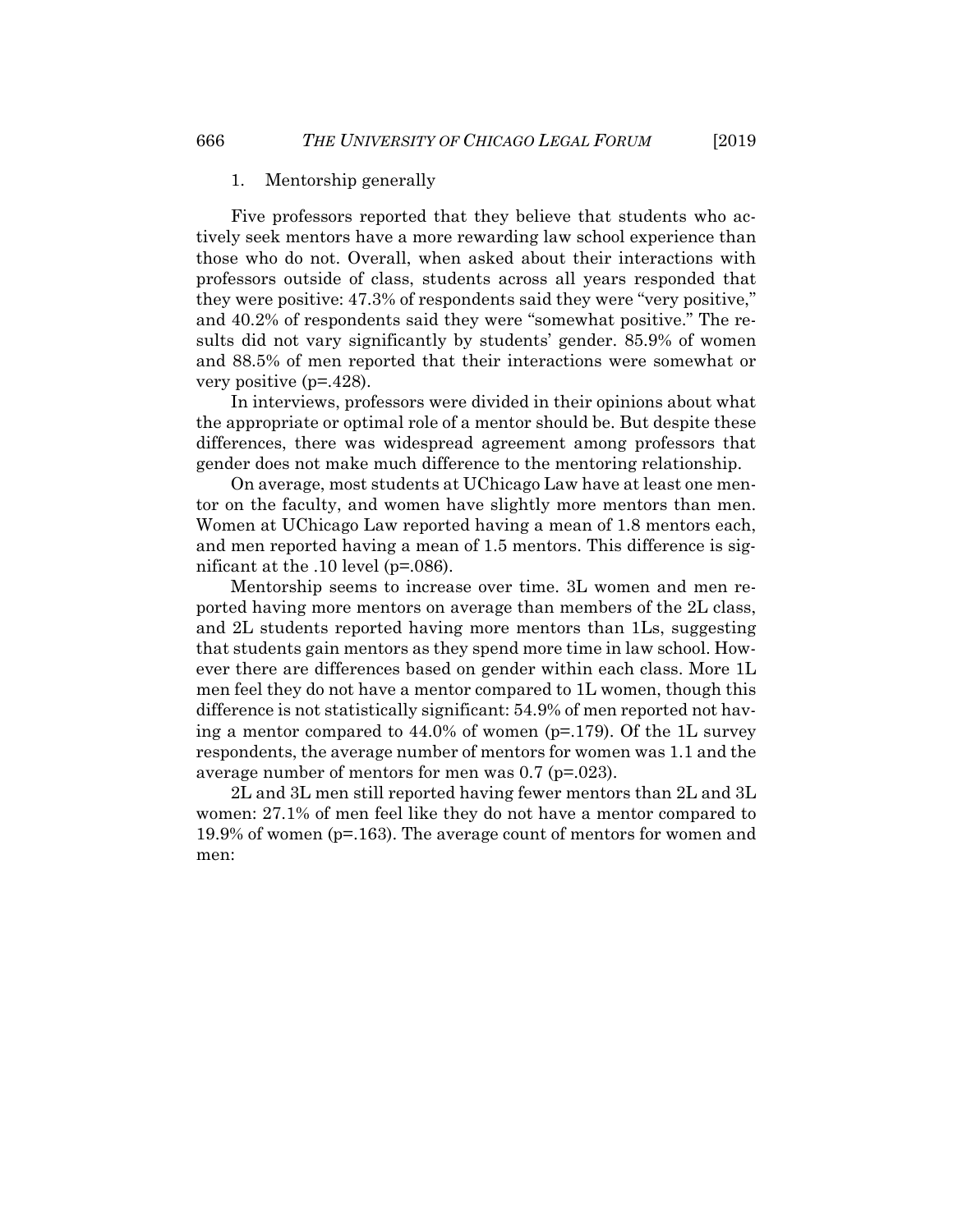## 647] *SPEAK NOW* 667

|  | TABLE 13: |  |
|--|-----------|--|
|  |           |  |

| Average Number of Mentors <sup>15</sup> | 2L and 3L Women 2L and 3L Men |  |  |
|-----------------------------------------|-------------------------------|--|--|
| Total $(p=.212)$                        | $2.3\,$                       |  |  |
| Non Clinical $(p=.346)$                 |                               |  |  |
| Clinical $(p=.308)$                     |                               |  |  |

AVERAGE NUMBER OF MENTORS BY GENDER, 2L AND 3L YEARS14

The Law School's clinical opportunities are sources of mentorship relationships for many students. One clinical professor stated: "Mentorship is at the core of what we do as clinical faculty." Sixteen students reported that they found mentors through their participation in a clinic. For example, one extolled the benefits of working with clinical professors who "take time to ask about aspects of our lives outside of pure academics and get to know us as people rather than as law students."

2. Letters of recommendation and employer references

According to the data sheets that faculty members submitted, faculty wrote letters of recommendation for clerkships slightly more frequently for men than for women, but the difference was not statistically significant. A total of 44.1% of clerkship letters written in the last year were for women and 55.9% were for men (p=.956).

WAP also asked student survey respondents for the number of faculty members they felt comfortable asking for letters of recommendation. Students' reports of the number of faculty members that they felt comfortable asking for letters of recommendation varied less by gender than they did with regard to mentorship (see above). On average, men and women across all classes have nearly equal numbers of professors they would feel comfortable asking for letters of recommendation.

| 111DIJI 1 1.                                  |  |  |                                                       |  |  |
|-----------------------------------------------|--|--|-------------------------------------------------------|--|--|
|                                               |  |  | NUMBER OF PROFESSORS STUDENTS FEEL COMFORTABLE ASKING |  |  |
| FOR RECOMMENDATION LETTERS BY GENDER AND YEAR |  |  |                                                       |  |  |
|                                               |  |  |                                                       |  |  |

TABLE 14:

|       |     | $ 1L (p=.700) 2L (p=.089)$ † $ 3L (p=.647)$ |     |
|-------|-----|---------------------------------------------|-----|
| Women |     | 3.6                                         | 4.2 |
| Men   | 1.8 | 4.2                                         | 4.4 |

 $14$  These differences are not statistically significant.

 $^{\rm 15}$  Students who responded that they had more than four mentors were counted as having five mentors for the purposes of this analysis.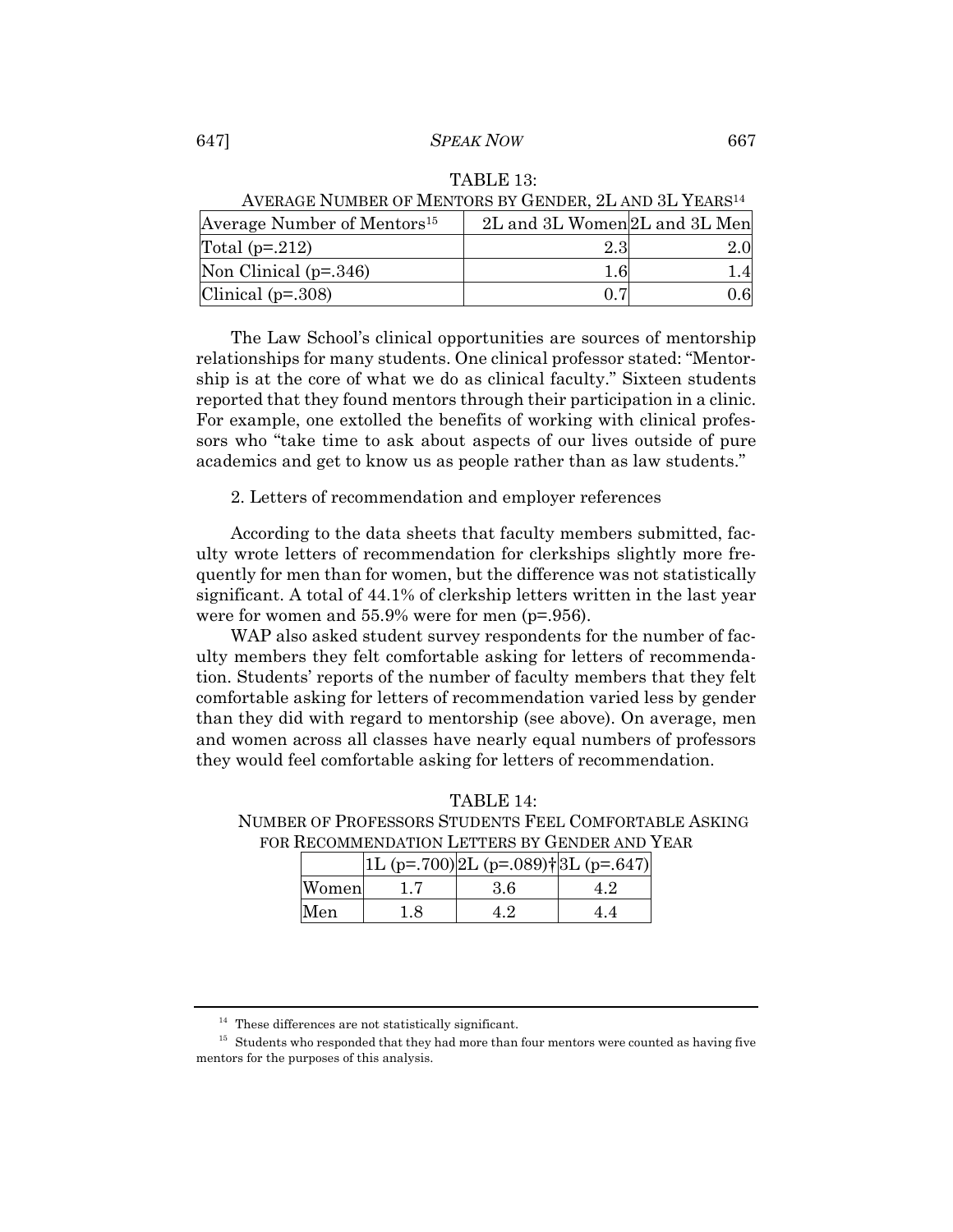Twenty three point eight percent of 1L women and 22.5% of 1L men surveyed did not have a faculty member they felt comfortable asking for a letter of recommendation (p=.852). Of 2L women, only 4.5% did not feel comfortable asking for a letter from any professor compared to 6.0% of 2L men (p=.698). Of 3Ls, 10.1% of women compared to 1.6% of men did not have any professor from whom they would feel comfortable asking for letters of recommendation (p=.042).

#### 3. Research assistantships

In the year covered by the professor data sheets WAP collected, 57.5% of research assistants employed by the professors who submitted such data were women and 42.5% were men, a difference that is statistically significant ( $p=0.012$ ). Six professors reported finding their research assistants either by posting the positions on Symplicity (an online job-search database used at the Law School) or by emailing their entire 1L class. Five professors stated that they hire research assistants in other ways, including hiring students who approach them proactively or recruiting students with the top grades in their classes.

## 4. Office hours

Professors vary in their approaches to office hours. Eleven reported having no scheduled office hours and instead inviting students to stop by at any time. One professor provides scheduled time slots for which students can sign up. Other professors schedule specific office hours but do not require students to sign up for time slots within that window. Professors largely were unsure what approach would be best.

Generally, professors reported that there is no difference in the frequencies with which women and men visit their office. But at least nine noticed differences in the topics men and women visited to discuss. Two professors reported that men were slightly more likely to want to discuss non-specific topics, unrelated to class, while women were more likely to visit with specific class-related questions. Finally, six professors noted that men are more likely to stop by their offices without an appointment.

Student survey responses roughly match what professors reported in their interviews: there is not much difference in the frequency with which women and men attend office hours. Of 2L and 3L survey respondents, men reported attending office hours more than women, but the difference was not statistically significant: 51.9% of men reported attending at least once per quarter, compared with 42.7% of women (p=.130). 1L women, on the other hand, attended office hours at a higher rate than 1L men, and this difference was marginally significant: 87%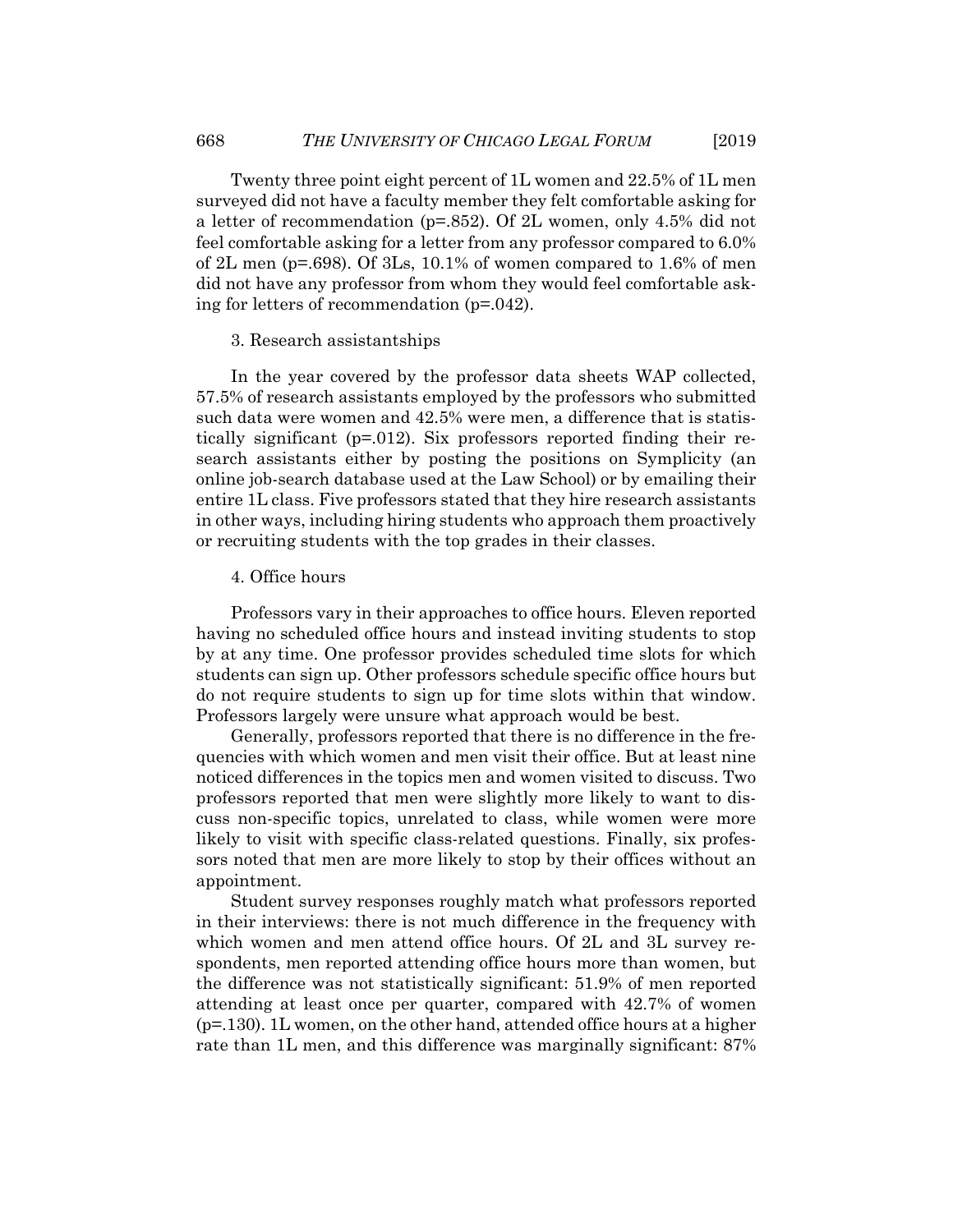of 1L women reported attending at least once per quarter, compared to 76% of 1L men (p=.080).

#### E. Faculty Diversity

Although WAP set out to research primarily the student experience at UChicago Law, issues of representation on the faculty, as well as the experiences of current faculty members who are women or minorities, came up with an inescapable frequency in both professor interviews and student survey responses. In the spring of 2018, the Law School had thirty-seven members of the full-time research faculty, of which only ten were women. The clinical faculty was more diverse—of the twentyone total clinical faculty members, twelve were women. But 1Ls often do not have any interaction with the clinical faculty, and because clinics are optional, many students graduate from the Law School without having any significant interaction with a clinical faculty member.

Students are acutely aware of this gender imbalance and expressed their dissatisfaction with it again and again, some identifying it as a significant failure of the Law School. Generally, students reported that having a diverse faculty is important and that the Law School "would benefit greatly from having more female faculty members." Professors are also concerned with the negative impact of the lack of diversity. One professor suggested that a more diverse faculty would be attractive to students. Some professors believe that mentorship responsibilities are not distributed evenly between female and male faculty, and that the female faculty bear the responsibilities of acting as mentors more often than men, if only because there are fewer women than men to share the burden. Both the faculty and the administration expressed concerns about the burden it places on female faculty to teach 1L classes.

Some women faculty members shared examples of the challenges they had faced at the Law School during their interviews. Those accounts are explored more fully in the full-length report. Additionally, the full-length report describes some of the difficulties the Law School administration reports facing in hiring a diverse faculty.

#### F. Student Experience and Activities

Women's experiences at UChicago differ from men's in areas beyond the classroom or their faculty relationships. This section explores trends in student satisfaction overall, students' decisions to enroll at UChicago, students' reports of interactions with their classmates, their career preferences and goals, and their participation in organized extracurricular activities. The p-values in this section denote the probability that the difference in response between men and women students on a particular question was due to chance.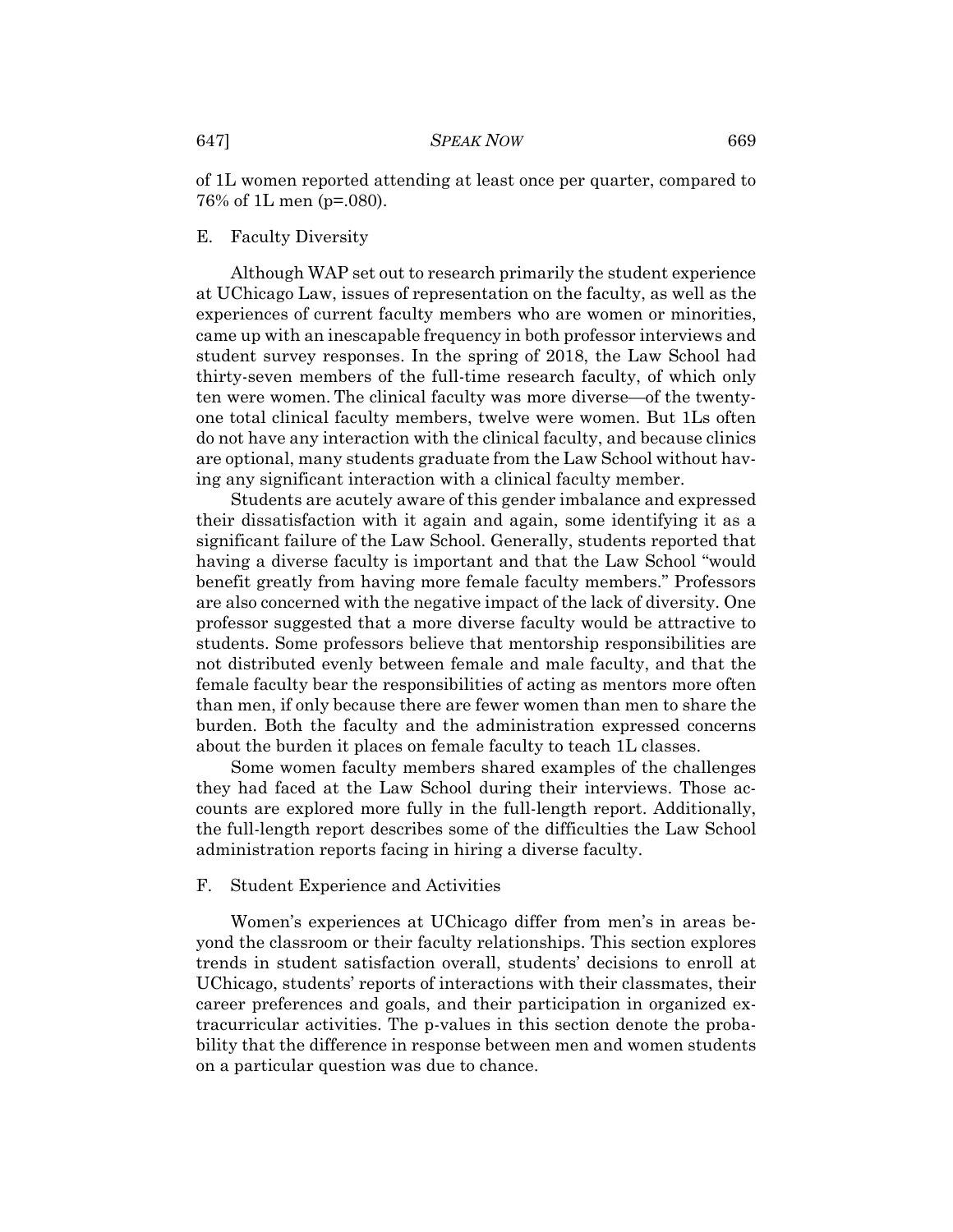#### 1. Perceptions of the law school and matriculation decisions

Survey respondents were asked, "Did you have any reservations about attending the University of Chicago Law School?" They were asked to check all responses that applied out of a set of seven options, which included "neighborhood safety," "law and economics focus," "lack of fun," "conservative political reputation," "lack of diversity," "I had no reservations," and "other." If a survey respondent selected the "other" option, he or she was given the chance to write in any additional reservations that were not included in the initial set. Fifty-seven survey respondents wrote in additional concerns not listed in the initial set of seven fixed choices. Overall, women were significantly more likely to express the reservations described below, and were significantly less likely than men to report having no reservations about enrolling at UChicago. Seventeen point three percent of women and 26.5% of men reported having no reservations about their decision to enroll at UChicago (p=.022). The following responses from students reflect the concerns they remember having when they considered whether to attend UChicago Law (they do not necessarily reflect students' judgments about whether such concerns were well-founded in reality).<sup>16</sup>



GRAPH 2: MOST COMMON RESERVATIONS ABOUT UCHICAGO BY GENDER

<sup>&</sup>lt;sup>16</sup> Unfortunately, WAP's student survey did not include a question about why students chose to enroll. This information would likely also be interesting.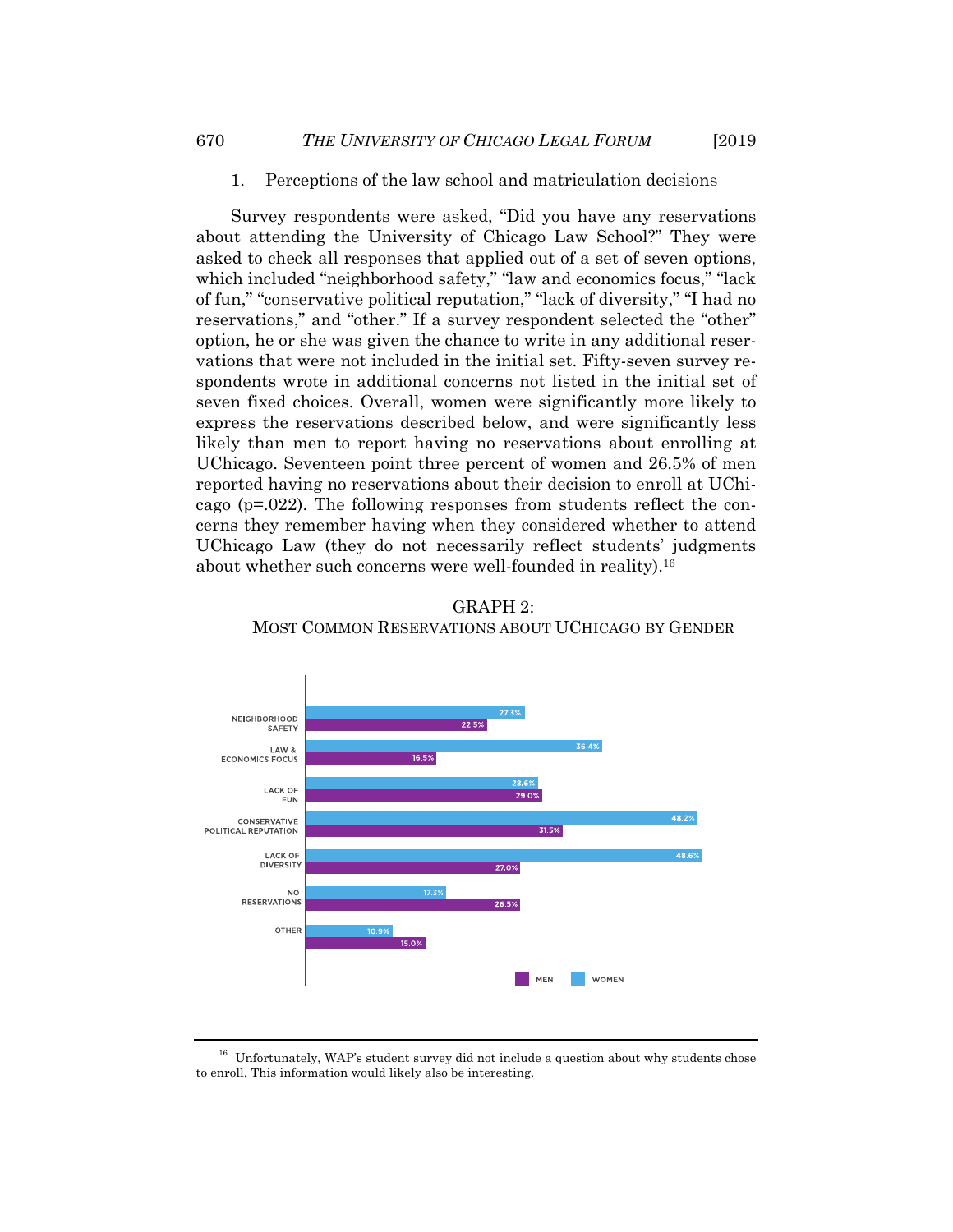Briefly, the largest differences between men and women students' responses were in the following categories:

- *Lack of Diversity*: Lack of diversity was the most commonly reported reservation for women, with 48.6% of female survey respondents reporting it. In contrast, 27.0% of men were concerned by a perceived lack of diversity (p<.001).
- *Law and Economics*: Male students were significantly less likely (p<.001) to see the Law and Economics focus of the Law School as a cause for concern when deciding whether to matriculate: 36.4% of female survey respondents reported this concern, versus 16.5% of male survey respondents.
- *Political reputation*: 48.2% of female survey respondents reported that UChicago's conservative political reputation gave them pause when enrolling. In contrast, only 31.5% of men checked this box. Although this was the most commonly reported reservation for men (and the second most commonly reported reservation for women), the difference between men and women's responses was still highly significant ( $p<001$ ).
	- o Ten students made use of the "other" response option to report that the Law School's liberal political reputation or lack of conservative faculty had been a cause for concern for them in their decision to matriculate.
- *Safety*: 27.3% of female respondents and 22.5% of male respondents reported being concerned about neighborhood safety when deciding whether or not to attend UChicago. The difference was not statistically significant (p=.0259).
- *Competition, rigor, and intensity*: Women disproportionately made use of the "other" option to write in that they had reservations about UChicago's reputation for competitiveness, although the concern was also voiced by a male student. Three women noted concerns about "academic rigor," "intensity of the quarter system and curriculum," and "stress culture." One professor explained such a concern, noting: "There is an institutional commitment to free exchange of ideas and having hard conversations, but that can give [prospective students] the idea that you have to be really tough to go here."
- 2. Professional goals and career planning

WAP survey respondents were asked what kind of legal work they hope to do within their first ten years after graduating from the Law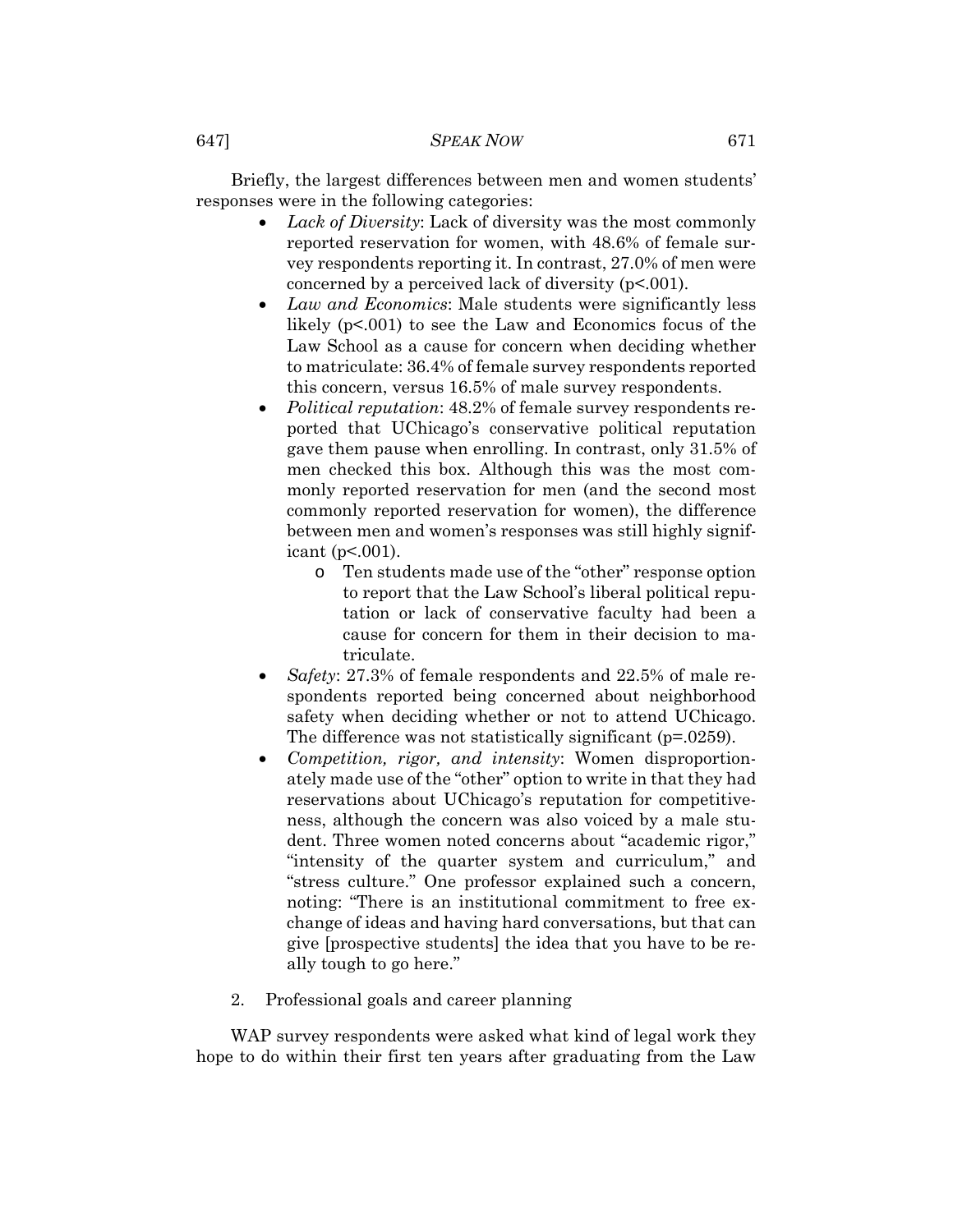School. Male and female respondents reported significantly different rates of interest in every career area questioned except government work. Women were significantly more likely than men to report an interest in doing public interest work. Men were significantly more likely to be interested in private legal practice, legal academia, clerking, and non-legal work.

| YEARS BY GENDER (ALL CLASS YEARS)        |       |       |  |
|------------------------------------------|-------|-------|--|
| Legal Area                               | Men   | Women |  |
| Private Legal Practice* (p=.022)         | 82.5% | 73.2% |  |
| $Clerking*(p=.002)$                      | 66.5% | 51.4% |  |
| Government Work (p=.910)                 | 41.0% | 40.5% |  |
| Public Interest Work* (p=.005)           | 29.5% | 42.7% |  |
| Legal Academia <sup>*</sup> ( $p=.026$ ) | 18.0% | 10.5% |  |
| Non-Legal Work* $(p=0.051)$              | 13.0% | 7.3%  |  |

STUDENTS' INTEREST IN LEGAL AREA OF PRACTICE IN NEXT 10 YEARS BY GENDER (ALL CLASS YEARS)

TABLE 15:

Women are less likely than men to participate in On-Campus Interviewing ("OCI"). Seventy-four point three percent of 2L and 3L women and 83.7% of 2L and 3L men reported participating in OCI  $(p=.059)$ .

Women and men who participated in OCI reported getting jobs through the process at roughly similar rates. Eighty-three point nine percent of 2L men and 90.4% of 3L men who participated in OCI reported getting jobs through the process. Eighty-one point six percent of 2L women and 92.3% of 3L women who participated in OCI reported getting jobs through the process.

Significantly higher percentages of women than men reported an interest in doing public interest work at some point during the first ten years of their legal careers (see the table above). Perhaps correspondingly, women were more likely to forgo OCI in order to pursue public interest work during the 2L summer—16.2% of 2L and 3L women reported making that choice, compared to 11.6% of 2L and 3L men though the difference is not statistically significant (p=.286).

Female students also are historically more likely to participate in more pro bono work during their time at the Law School, earning the Dean's Certificate of Recognition for completing fifty hours of pro bono service at disproportionately high rates. Fifty-nine point six percent of Certificates given out since the award's inauguration in 2013 have gone to women.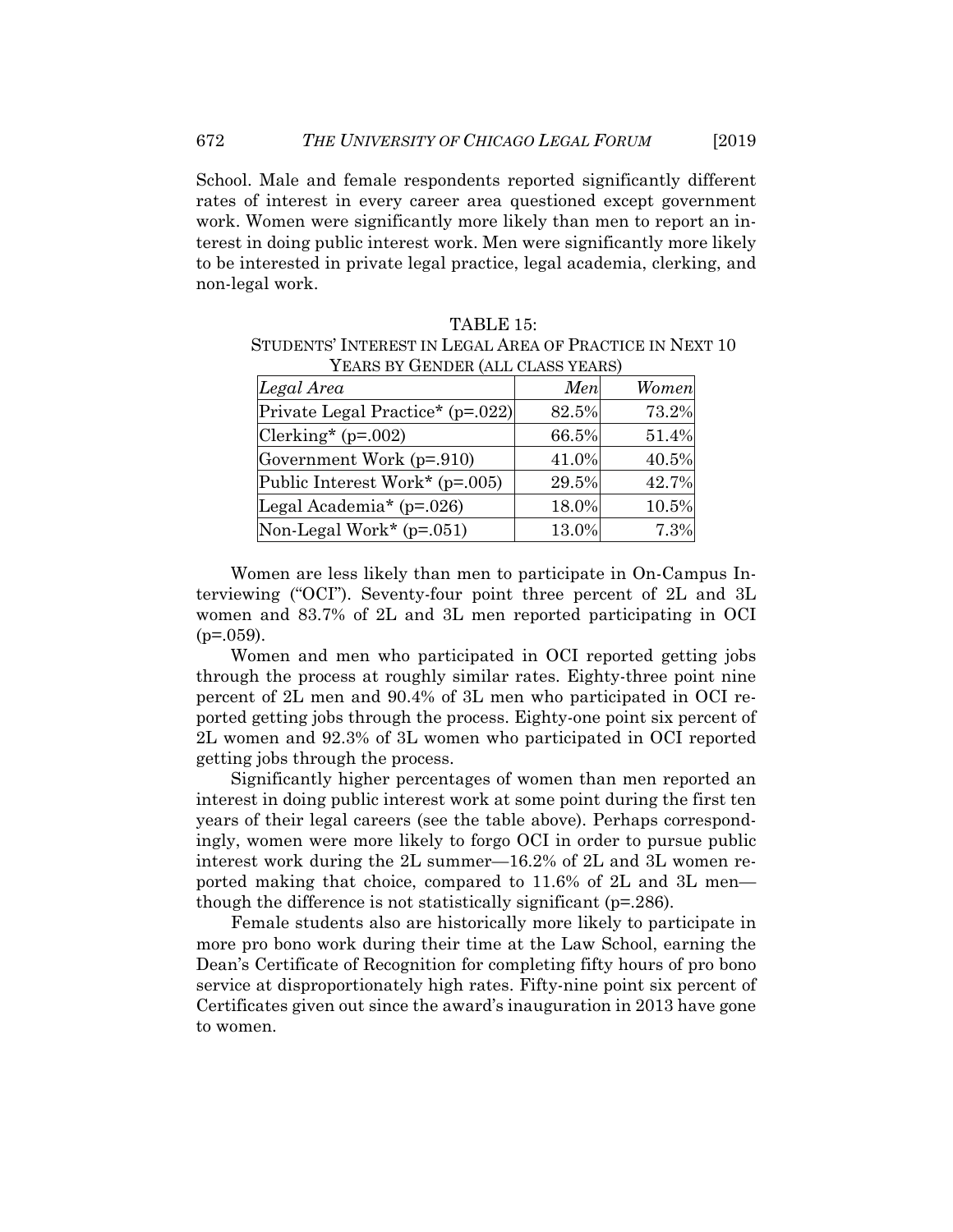## 647] *SPEAK NOW* 673

|       | Participated in<br>OCI $(p=.059)$ † | Did not participate be-<br>cause already had an<br>offer $(p=.319)$ | Did not participate<br>because planned to<br>pursue public interest<br>work $(p=.286)$ |
|-------|-------------------------------------|---------------------------------------------------------------------|----------------------------------------------------------------------------------------|
| Men   | 83.7%                               | 3.9%                                                                | 11.6%                                                                                  |
| Women | 74.3%                               | 6.6%                                                                | 16.2%                                                                                  |

## TABLE 16: 2L AND 3L PARTICIPATION IN OCI BY GENDER

## 3. Student satisfaction and culture

The vast majority of students reported feeling positive about their decision to enroll at UChicago Law. However, men and women did so at significantly different rates. Eighty-four percent of male respondents and 75.5% of women either agreed or strongly agreed with the statement, "[g]iven my experience so far, I would choose to enroll at the University of Chicago Law School again" (p=.030). Male students were more likely than female students to report strong agreement with the statement (p=.030). Women were more likely to report neither agreeing nor disagreeing with the statement (p=.045), and more likely to report strong negative feelings about their decision to enroll (p=.085).

## GRAPH 3: RESPONSES BY GENDER TO "GIVEN MY EXPERIENCE SO FAR, I WOULD CHOOSE TO ENROLL AT THE UNIVERSITY OF CHICAGO LAW SCHOOL AGAIN."

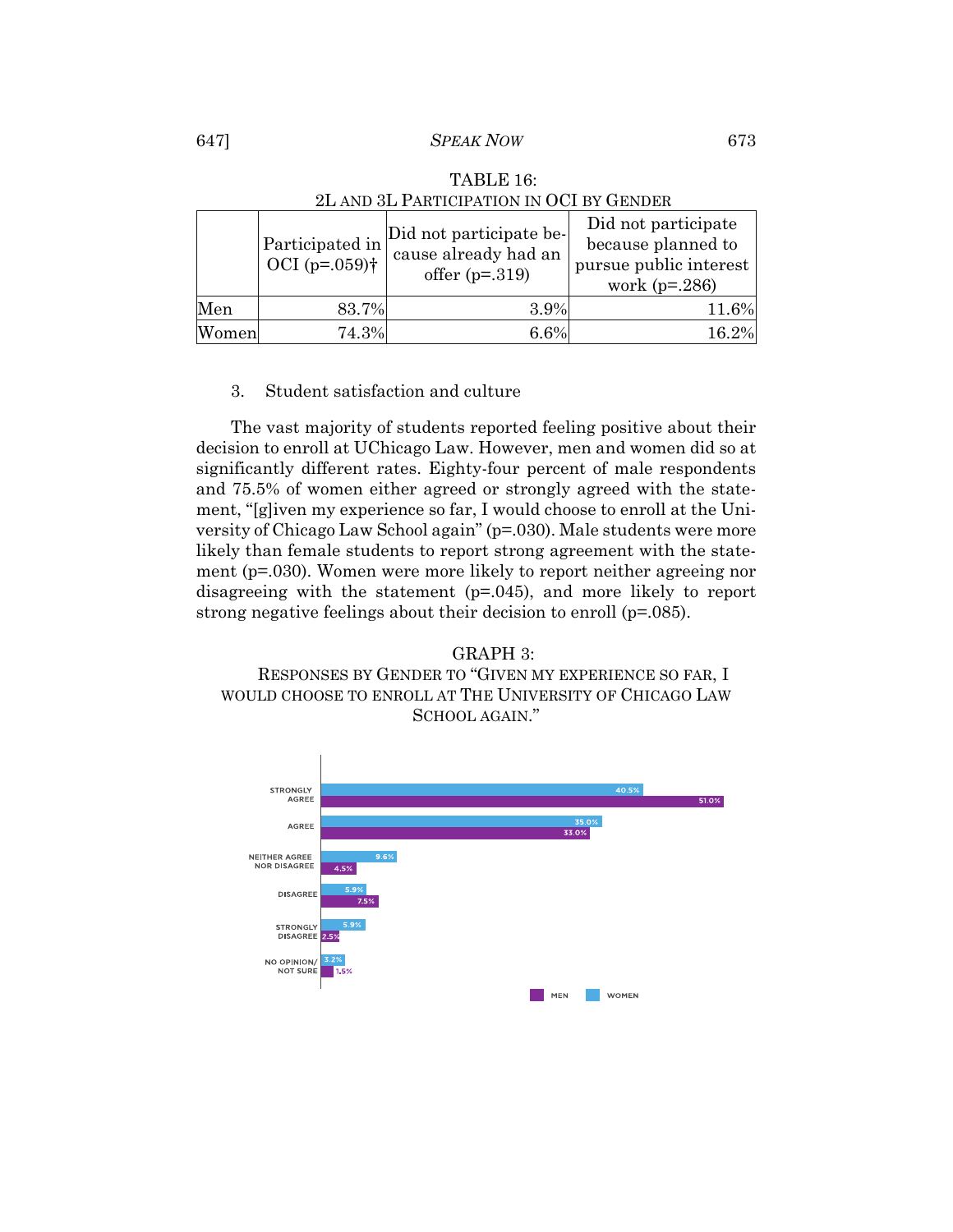4. Improved satisfaction after 1L

Major gender disparities were not evident in survey respondents' assessment of whether their law school experiences had improved since the end of 1L. The majority of students overall felt that their experiences at the Law School had improved at least somewhat since finishing 1L year. Sixty-two point seven percent of 2L and 3L students either agreed or strongly agreed with the statement "my law school experience has improved since 1L." The less positive view of 1L year compared to later years of law school is significant because, as one professor put it: "A huge component of the Law School culture goes into how we do 1L curriculum. How 1L classes are run makes a big difference, and culture is set very early."

5. Interactions between students

Male students report having positive interactions with their fellow students at higher rates than female students and are also more likely than women to characterize these interactions as "very positive" rather than "somewhat positive."





Despite the fact that the vast majority of students expressed positive impressions of their interactions with other students, in response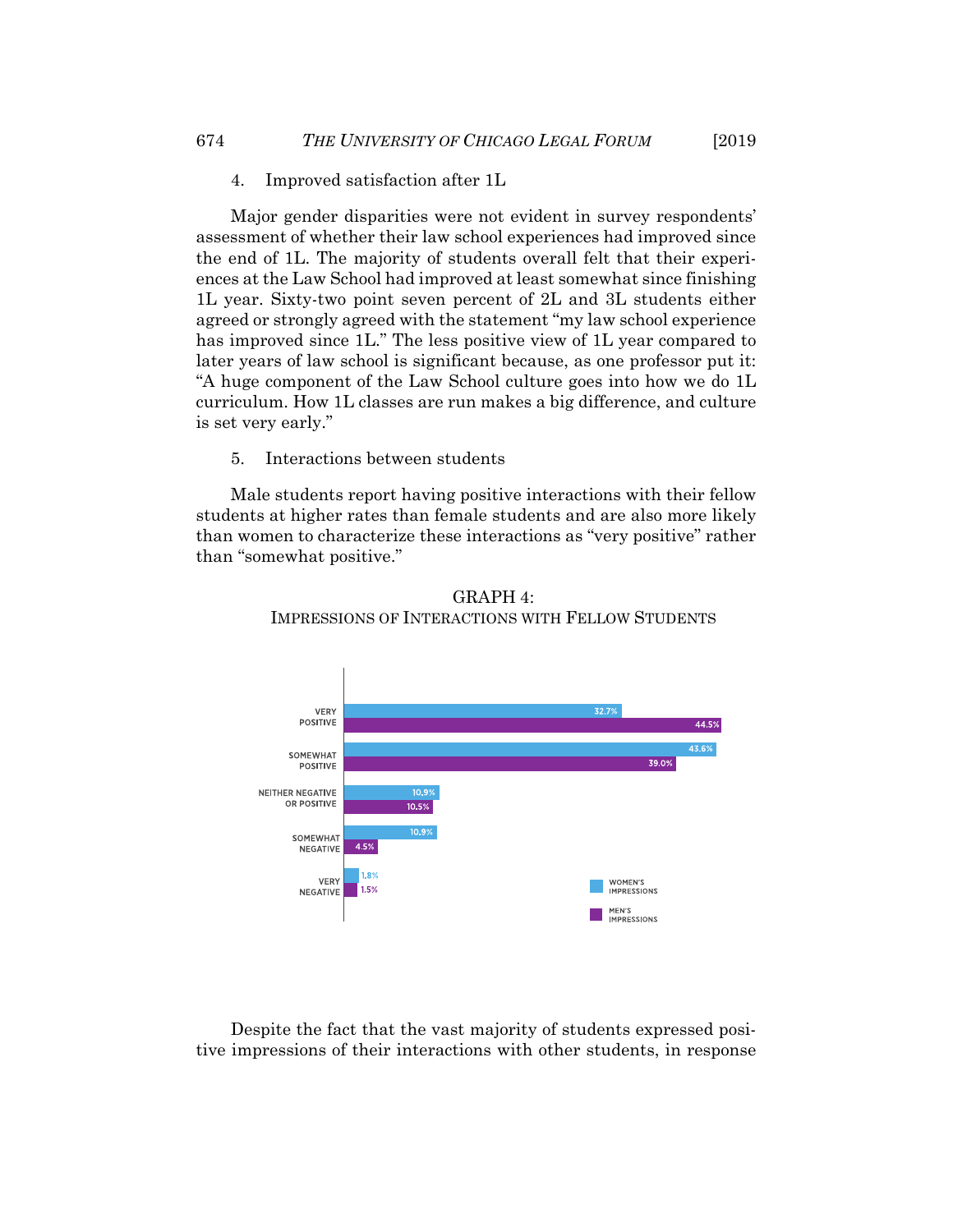to an open-ended question soliciting "other observations or suggestions . . . about gender dynamics at the Law School," nine female respondents expressed negative feelings about the way that they were treated by fellow students in the Law School community based on their gender. One such woman remarked: "As a woman, I think the most marginalized I have ever felt is at the Law School."

#### 6. Confidence

Many students and professors identified a confidence gap as a possible source of some of the gender-based disparities they saw at the Law School. Three female survey respondents reported concerns about their abilities to keep up or "compete with  $\lceil \cdot \rceil$  peers at U of C" as a reason why they had reservations about deciding to enroll at UChicago Law. One of these students characterized this concern as the work of "imposter syndrome."

When asked about the most significant gender difference at the Law School, one professor remarked: "In a word, confidence. There are some students who are very accomplished, but are still not confident. Male students tend to seem more confident than female students." Another professor echoed these sentiments: "In our society, women are raised to settle for something less than they are capable of achieving; that's a problem that the Law School didn't cause, but that the Law School can do something to correct."

Of course, the Law School experience itself can also have an impact on confidence. A student posited one possible explanation: "[A] diversity of experiences and perspectives [among professors] would do a lot to make students feel like they actually deserve to be at the school. It's hard to feel like . . . you've earned your seat in the classroom when most of your professors look the same (i.e., not like you)."

7. Extracurricular activities

#### *a. Moot court*

Over the past five years, 71% of moot court semi-finalists, 60% of finalists, and 67% of moot court winners have been men. Unfortunately, WAP was not able to obtain information regarding the gender composition of participants in the first round of competition for those years. Four survey respondents wrote about frustration with the way that the Moot Court competition is run and women's consistent failure to advance to later rounds in meaningful numbers.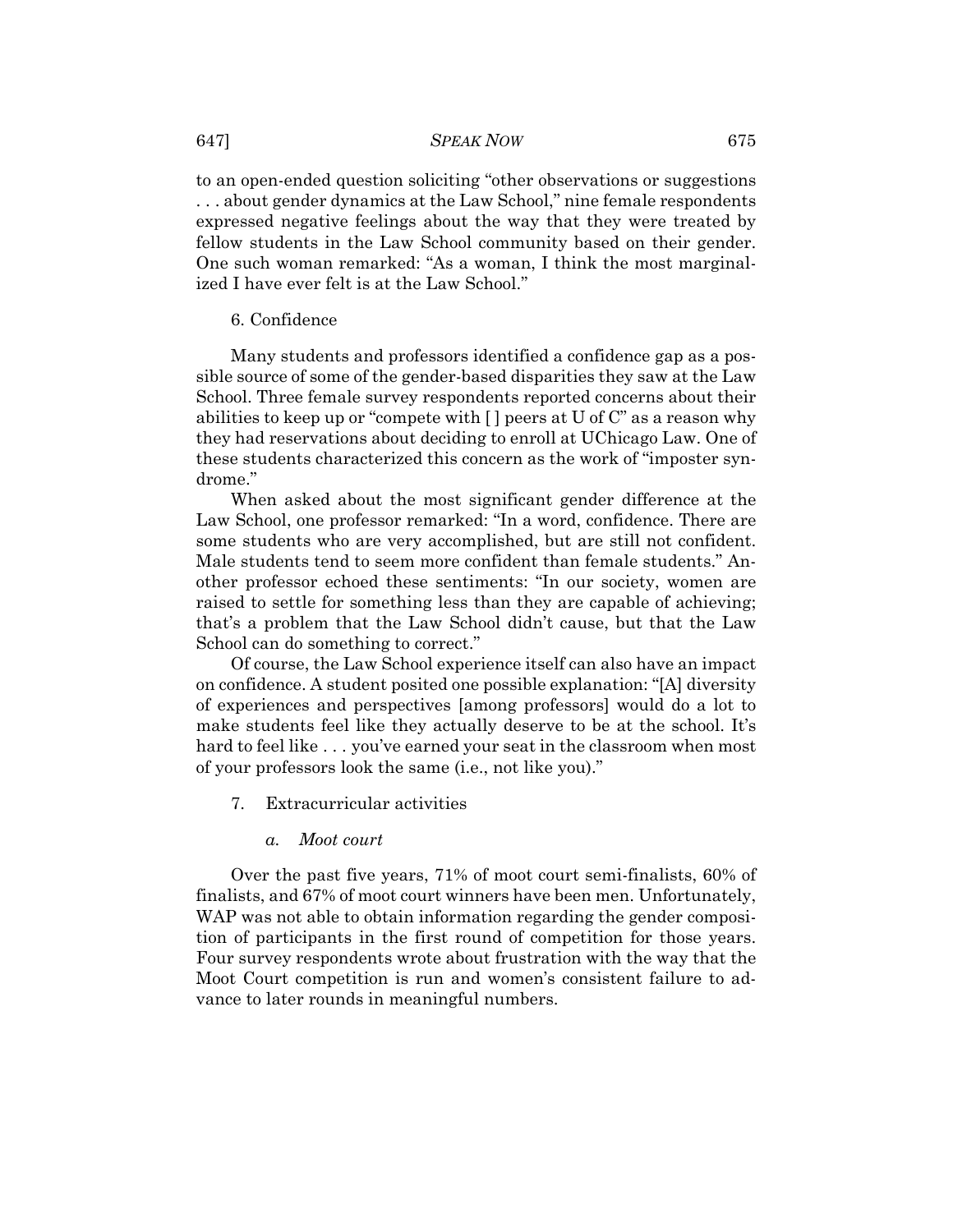#### *b. Law student organizations*

1L men were members of fewer student organizations than 1L women on average, to a statistically significant degree. 1L men belonged to an average of 2.3 student organizations while 1L women were members of an average of 2.8 ( $p=0.006$ ). Two point three percent of 1L men who completed the survey were members of more than four student organizations while 9.5% of 1L female survey participants were members of more than four student organizations (p=0.090).

## IV. DISCUSSION

A. Class Composition

One of the most striking gender disparities the WAP study identified is the demographic makeup of the student population. Class composition helps determine the kinds of voices that will be heard in classroom conversations and in the student body at large. Because WAP does not have access to admissions data, we are unable to answer many questions surrounding the historical imbalance in male and female enrollment at the Law School. The study does shed light, however, on some of the possible causes of the gender imbalance in the student population.

#### 1. Attracting female students

Survey results suggest that women tend to have more reservations about deciding to enroll at UChicago Law than men do. If women are not enrolling because of the Law School's perceived conservative political reputation, regardless of whether the reputation is accurate, then the Law School could be missing out on qualified female students.

The Law School's perceived focus on Law and Economics might be having a similar effect on women's enrollment. Female survey respondents were much more likely than men to choose the Law and Economics focus as a cause for concern when considering enrollment, and male UChicago students are significantly more likely to have majored in Economics as undergraduates than female students.<sup>17</sup>

Our study suggests that another reason for the gender imbalance in the student population is the significant gender disparity in *who* transfers into UChicago Law between the 1L and 2L years, as transfer

 $17$  This characteristic of the Law School's student body reflects the broader trend of more men than women majoring in Economics as undergraduate students. *See generally* Elizabeth P. Jensen & Ann L. Owen, *Pedagogy, Gender, and Interest in Economics,* 32 J. ECON. EDUC. 323 (2001).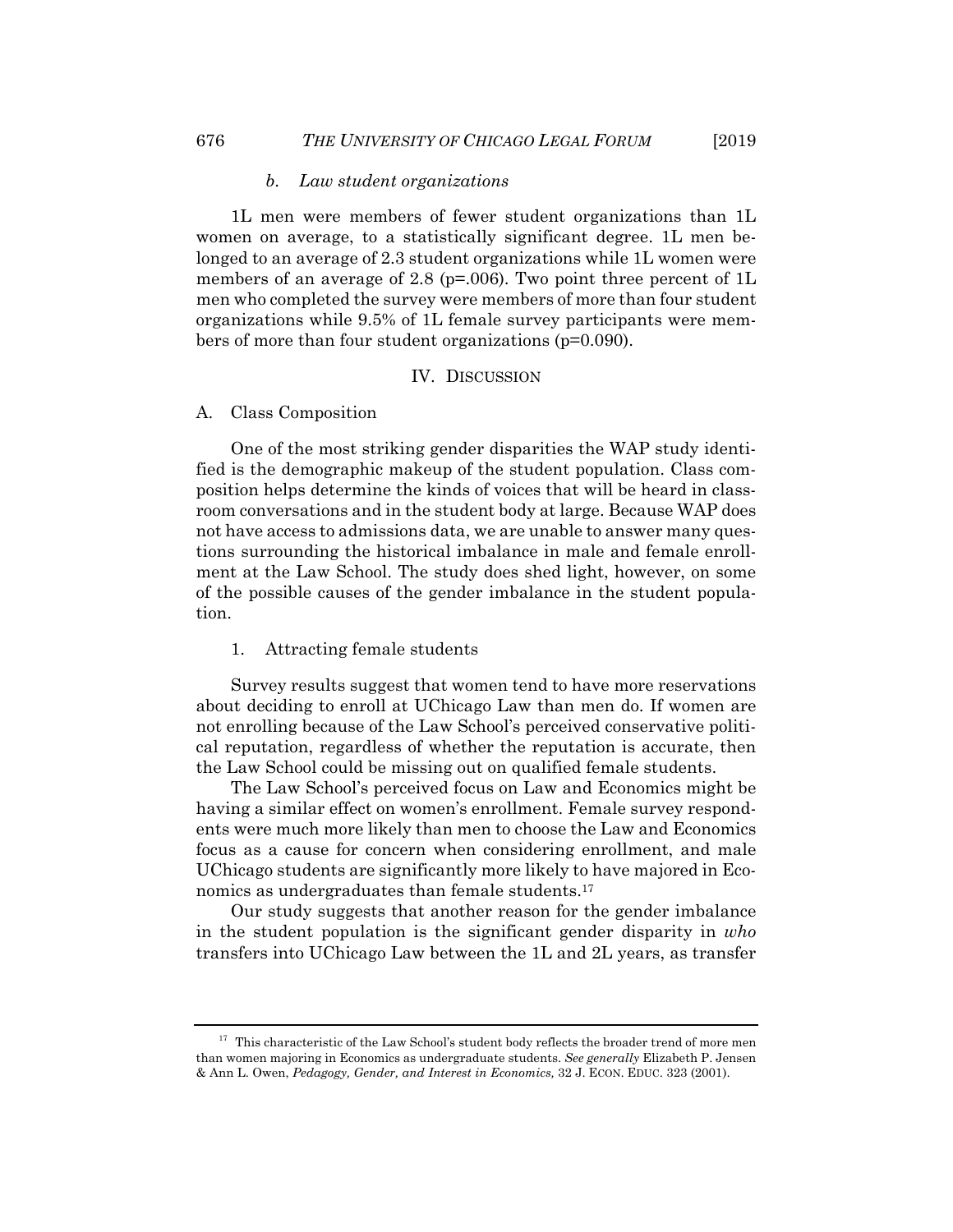## 647] *SPEAK NOW* 677

classes appear to be heavily male. The pronounced transfer phenomenon is surprising and warrants further exploration. It is a major accomplishment for the Law School to have matriculated its first gender balanced 1L class, the Class of 2020. However, efforts to achieve equal representation will be incomplete if transfer classes introduce gender imbalances for the remainder of students' law school careers.

## B. Achievement Gaps

1. Journals

As is clear from the Academic Achievement and Outcomes section above, there is a significant gender disparity in who attains membership or a board position on the *Law Review*.18 This is the case notwithstanding the fact that women and men are approximately equally likely to serve on *CJIL*, and women are significantly more likely than men to serve on *Legal Forum*. All three journals use the same writing competition, traditionally held immediately after the 1L year, to select their staffers.

The most obvious reason why *Law Review* may have the highest ratio of men to women among the journals is that there may be a gender disparity in grades, since traditionally, two-thirds of staffer positions (approximately twenty-seven of forty) on the *Law Review* were filled by "grading on" (a process in which the journal accepts the people with the highest grades who completed the writing competition provided their writing competition submissions fulfilled a minimum standard). The Law Review's selection processes changed in 2018, but the impact of those changes has not yet been studied. The remaining one-third of the positions have traditionally been based solely on an evaluation of the candidates' writing competition submissions. *CJIL* and *Legal Forum*, in contrast, do not take grades into account when selecting staff members. Although WAP did not have access to 1L grades, the marginally significant difference in all honors awarded to women versus men from 2014 to 2017 suggests that women may on average receive slightly lower grades than men across their law school careers.

There also appears to be a gender skew in who completes the writing competition in the first place. Significantly more 2L and 3L male survey respondents reported completing the competition than female

<sup>18</sup> Lynne N. Kolodinsky, *The Law Review Divide: A Study of Gender Diversity on the Top Twenty Law Reviews*, CORNELL LAW LIBRARY PRIZE FOR EXEMPLARY STUDENT PAPERS, 24 (2014), https://scholarship.law.cornell.edu/cgi/viewcontent.cgi?article=1007&context=cllsrp [https://perm a.cc/MDC5-36GW]. Kolodinsky's article includes several hypotheses for why women are underrepresented on many flagship law journals. Another interesting source identified a gender disparity in law journals' publication of student notes. Jennifer C. Mullins & Nancy Leong, *The Persistent Disparity in Student Note Publication*, 23 YALE J. L. & FEMINISM 385, 399 (2011).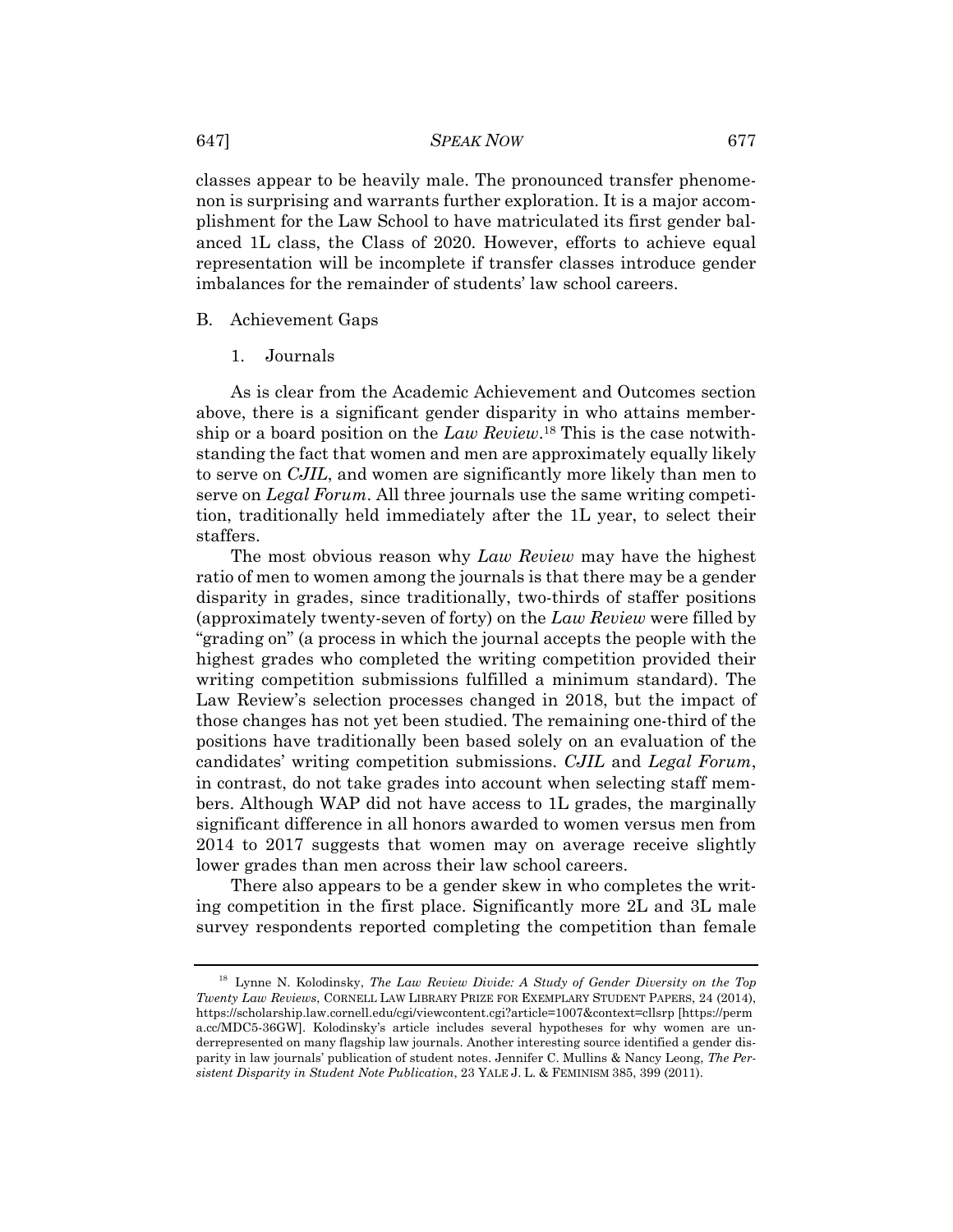survey respondents did. Different rates of writing competition completion do not explain, however, the different degrees of gender disparity among the three journals, so different rates of completion of the writing competition cannot explain the *Law Review's* gender skew entirely.

When it comes to serving on the journals' boards as 3Ls, men and women's behavior is substantially similar, suggesting that any difference in women's representation on the journals' boards is likely due to their different representation in the staffer classes in the first place.

#### 2. Clerkships

Women's rates of earning clerkships have improved somewhat over the past ten years. Overall, however, men are still more likely than women to clerk at the appellate level, and women are slightly more likely than would be expected to clerk at the district court level.<sup>19</sup>

The disparity in the ratios of men and women who attained federal appellate clerkships between 2014 and 2017 may be in part the product of a gender skew in grades.

The disparity may also reflect differences in the rates at which male and female students apply for clerkships. Women were significantly less likely to report an interest in clerking in the student survey. Women may also be particularly sensitive to discouragement given their historical underrepresentation in the legal field, at the Law School, on the faculty, and as clerkship and honors recipients and *Law Review* members, as well as their high comparative levels of concern about the Law School coming in. Any comparative lack of confidence on the part of women might make them even less likely to apply than they would be otherwise.20

The gender disparity in *Law Review* membership may also be a factor. In explaining the gender disparities among UChicago students who are hired as clerks, one professor noted, "the clerkship problem could be partially a *Law Review* problem in that judges want students who have had a certain type of writing experience, and they are familiar with the experience the journals provide."

<sup>&</sup>lt;sup>19</sup> Disparities in the rates at which men and women receive clerkships at the United States Supreme Court extend beyond UChicago. For an interesting examination of the gender disparity in Supreme Court clerkships overall, *see* Cynthia L. Cooper*, Women Supreme Court Clerks Striving for "Commonplace*,*"* 17 PERSPECTIVES 1, 18 (2008). WAP was not able to compare UChicago's clerkship gender disparities with those of other schools. The 2012 Yale report included statistics indicating that men were more likely than women to clerk at appellate courts. Yale Law Women, *supra*  note 4, at 49. WAP was not able to directly compare the Yale numbers with the results for UChicago students because the years included in each sample were quite different. 20 High achieving women often exhibit the imposter phenomenon or syndrome, lacking confi-

dence despite their successes and doubting their abilities and the legitimacy of their accomplishments. *See generally* Anna Parkman, *The Imposter Syndrome in Higher Education: Incidence and Impact,* 16 J. HIGHER EDUC. THEORY & PRAC. 51 (2016).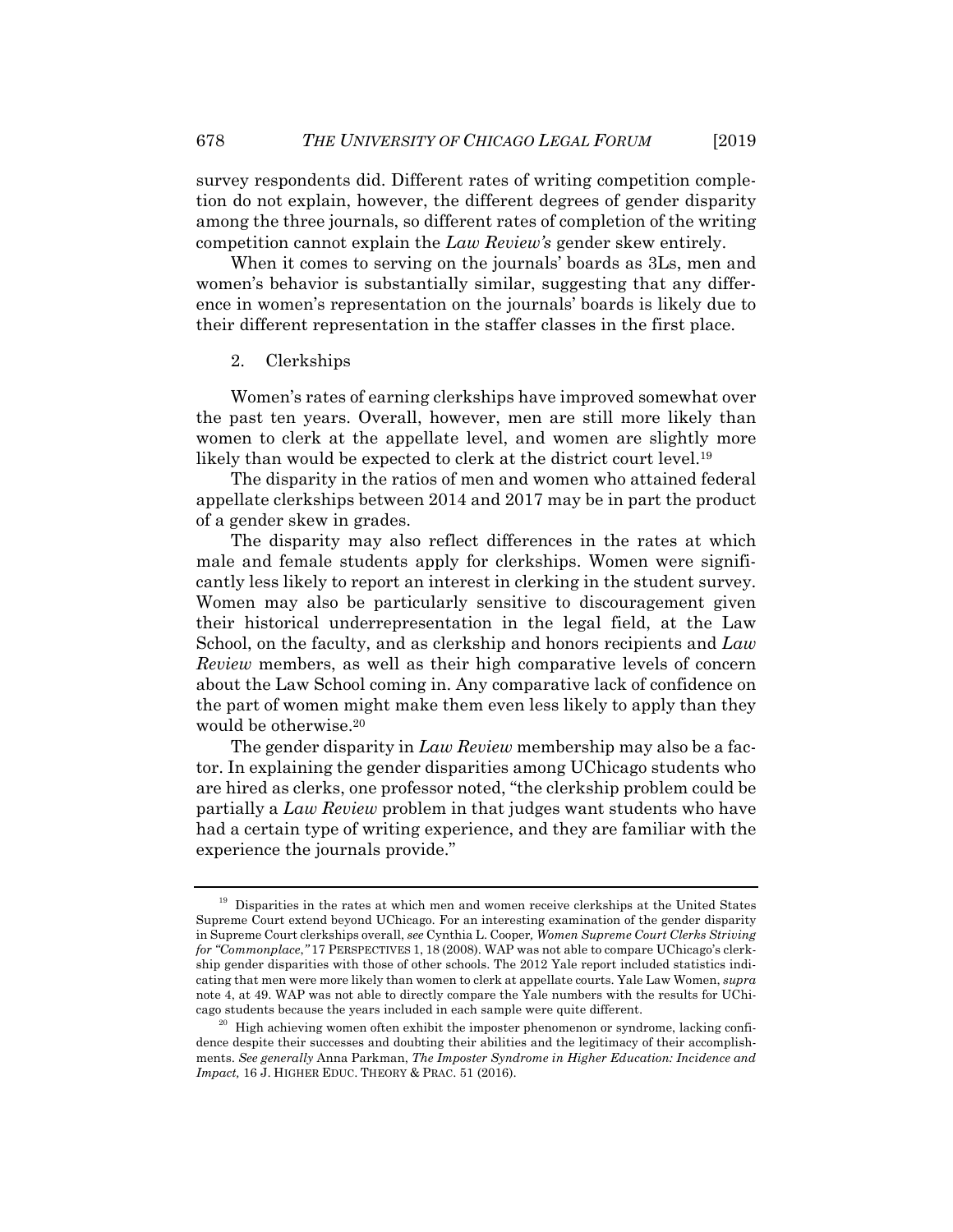#### 3. Grading and the achievement gaps

Many of the classic markers of academic achievement at the Law School, including *Law Review* membership, clerkships, other prestigious jobs, and academic honors, are determined, in whole or in part, by the same thing: grades. It is impossible for WAP to know definitively whether 1L grades vary based on gender because of the administration's denial of WAP's data requests. However, the significant genderbased disparity in honors awarded at graduation (described above) suggests that women tend to receive lower grades than men at least to some  $degree.$ <sup>21</sup>

All required 1L courses are blind graded, as are upper-level exam classes. Upper-level seminar grades are frequently based on reaction papers and research papers, which are not blind graded. Although blind grading may help avoid the effects of certain kinds of gender or other biases, it is not possible to know how that works in practice. There are several hypotheses that might explain the gender disparities in academic achievement:

## *a. Are female students not as strong academically upon arrival at the Law School?*

One possibility is that women who enroll are less academically qualified than their male classmates.<sup>22</sup> WAP's lack of access to admissions data meant that we had no way to interrogate this hypothesis. If it is the case that female matriculants at the Law School are not as strong academically, it is unclear why the Law School is not able to attract better-qualified female candidates. It is possible, however, that the Law School is less attractive to women than it is to equally wellqualified men for the various reasons discussed earlier.

<sup>21</sup> For an exploration of gender-based grade disparities at Harvard Law School, *see generally* Coleman, *supra* note 3. 22 The most recent report in the LSAT Technical Report Series, published by the Law School

Admissions Council, found that men scored slightly higher than women on the LSAT. *See* Susan P. Dalessandro, Lisa C. Anthony & Lynda M. Reese, *LSAT Performance with Regional, Gender, and Racial/Ethnic Breakdowns: 2007–2008 through 2013–2014 Testing Years*, LAW SCHOOL ADMI-SSION COUNCIL (2014), https://www.lsac.org/data-research/research/lsat-performance-regional- -gender-and-racialethnic-breakdowns-2007-2008 [https://perma.cc/B2P4-FTAH].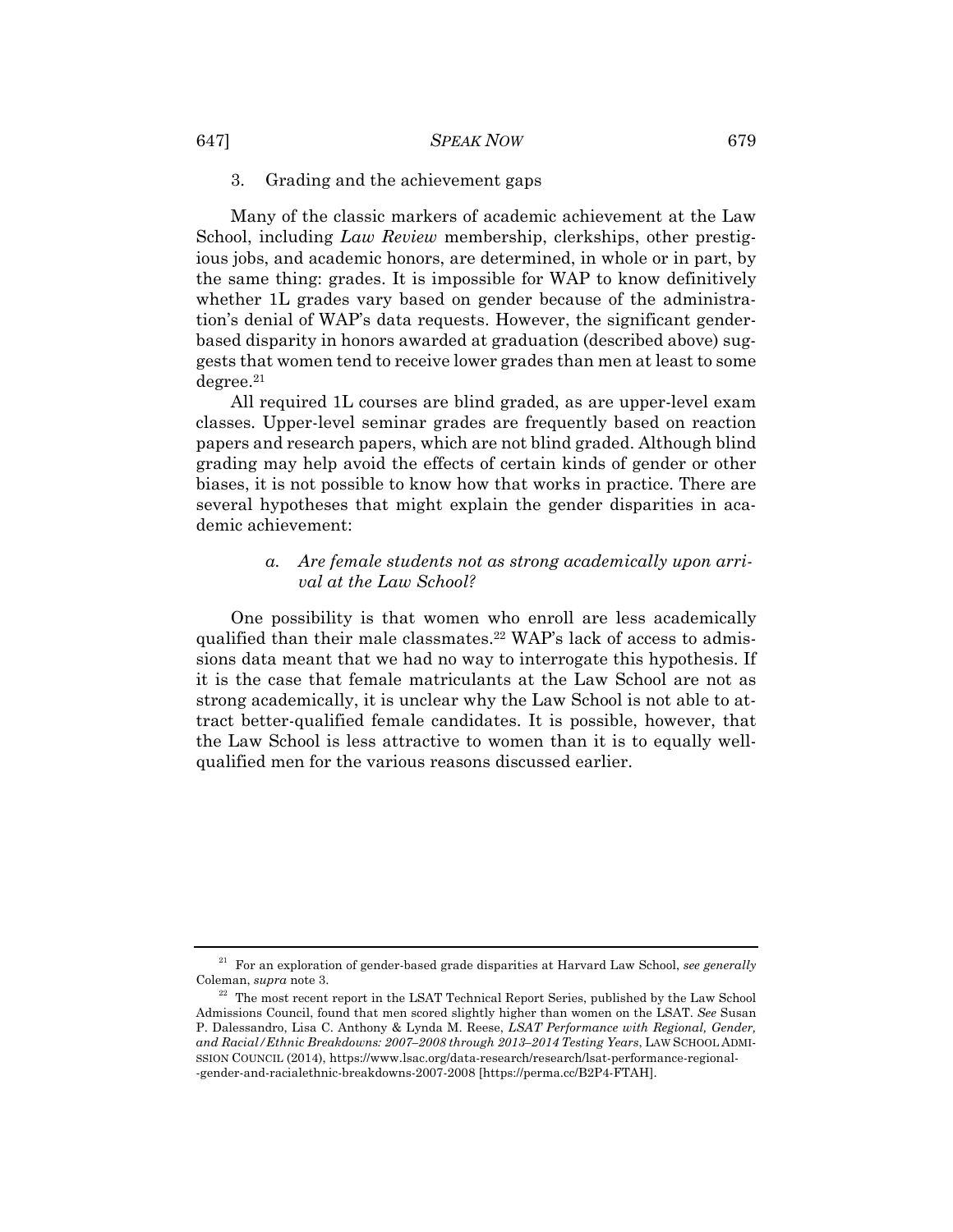## *b. Does the law school environment disproportionately negatively impact female students' morale or well-being in a way that results in poorer academic performance?*

It could be that male and female students come to the Law School equally qualified and prepared to succeed, but that the Law School environment takes a heavier toll on women that detracts from their ability to achieve. This hypothesis is supported by the findings that women generally report positive feelings about interactions with their fellow students and classroom experiences and their decisions to enroll at the Law School at lower rates than men.

## *c. Do women have a distinctive writing style that professors disfavor, either consciously or subconsciously?*

It is also possible that men and women write differently from one another, and that a stereotypically masculine writing style is favored by law professors grading exams. Some professors suggested that if this were the problem, one solution might be to vary the types of evaluations used in the academic setting. One professor stated: "If women are performing worse in exams . . . if we don't as a school feel that that is representative [of] their mastery of their material, the biggest thing we could do would be to change how we evaluate people, rather than just saying men are better at law. I don't accept that premise."

It is likely that several of these phenomena are working together to cause or exacerbate gender-based achievement disparities. No matter the precise mechanism that produces achievement disparities, their existence is disturbing.

## C. Classroom Dynamics

Overall, as described above, women and men participate in class at almost even rates (and rates that were more equal than those reported at Yale in  $2012$ <sup>23</sup> However, men participate voluntarily significantly more frequently than women do.

#### 1. Cold calling as an equalizer

Cold calling largely drives the almost equal rates of overall participation between men and women, considering the fact that men were significantly more likely to participate voluntarily than women were. Given that UChicago Law professors tend to rely heavily on cold calling in their teaching, it may not be surprising that participation overall is

<sup>23</sup> Yale Law Women, *supra* note 4, at 3.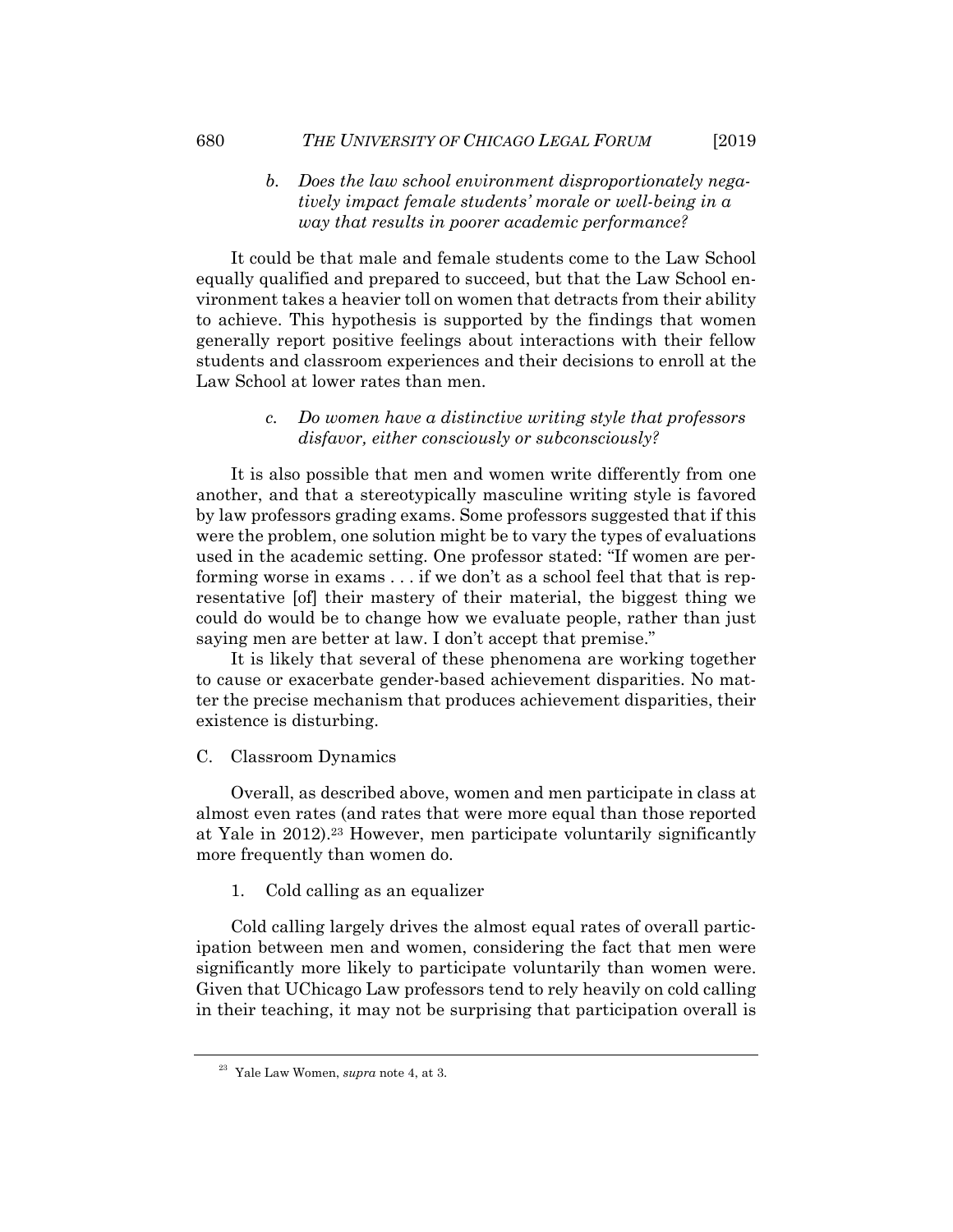more gender-balanced at UChicago than at other schools (which some professors reported use cold calling less frequently). This indicates that most professors are likely doing a good job of cold calling men and women equally, and suggests that some form of cold calling is a good idea for many or most classes.

#### 2. Explaining the voluntary participation gap

It is impossible to know all of the root causes behind men's higher rates of voluntary participation in their classes. For example, men were more likely than women to report enjoying participating in class. It is difficult to know whether that is a cause of the voluntary participation gap, or an effect of it, but either or both are possible. Students posited some additional explanations, and there may also be valuable lessons to learn from the types of classes where gender disparities appear to be less pronounced.

First, voluntary participation rates of female students were higher in 1L classes than in upper-level classes. There are several reasons why that might be the case. For example, the Class of 2020, the 1L class at the time of the project, was the first class at the Law School to be 50% women. Women in that class might have felt more comfortable speaking up as a result of the better-balanced gender dynamics. Or, given women's comparatively lower satisfaction with classroom dynamics, it could be that women are discouraged over time. Multiple effects might work together to help 1L women feel more comfortable speaking up in class, both voluntarily and when answering cold calls.

Second, voluntary participation in seminars is roughly equal across genders. Again, there are a few reasons why this might be the case, including that seminars are less formal and potentially less intimidating, and the possibility that men are more likely to have the confidence necessary to speak in large groups. Of course, women could also be more interested in the topics taught in smaller, upper-level seminars.<sup>24</sup>

#### D. Female Faculty

WAP's data make clear that students value having female professors teach the 1L curriculum and that many believe that having a diversity of professors is important to their learning experience. The lack

<sup>24</sup> *See generally* Daniel E. Ho & Mark G. Kelman, *Does Class Size Affect the Gender Gap: A Natural Experiment in Law,* 43 J. LEGAL STUD. 291 (2014). From 2001–2011, Stanford Law School randomly assigned first-year students to large and small sections of their courses. From 2008– 2011 it also implemented changes in grading protocols. The changes resulted in even academic outcomes for women and men.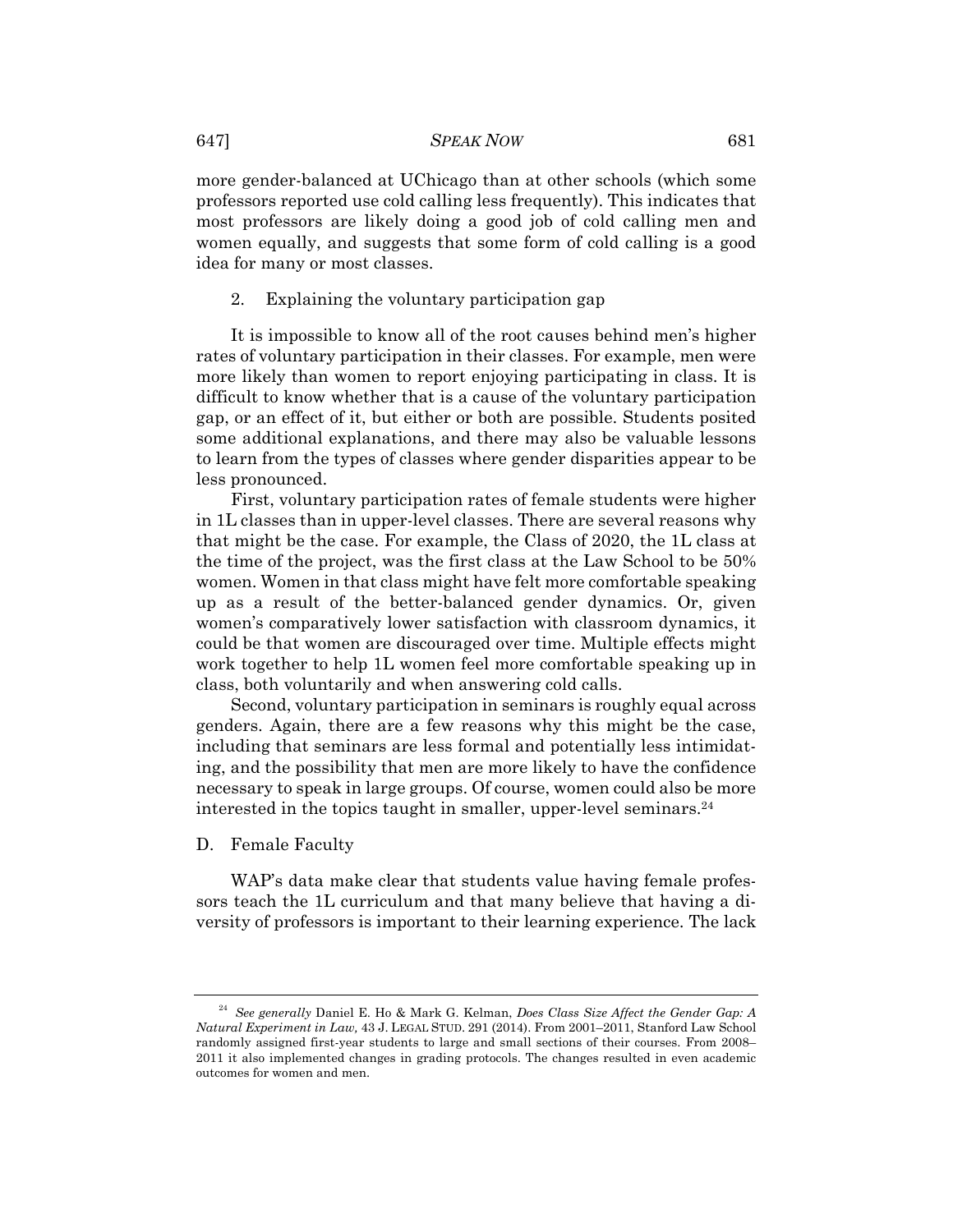of female faculty is likely a factor behind the differences in male and female students' experience at the Law School.

The lack of diversity among the faculty also results in female professors shouldering a larger burden in terms of teaching and mentorship.25 Because of the importance the administration places on having a diverse set of faculty teach 1Ls, women professors may simply have to do more (a result the administration acknowledges and states it is trying to avoid).

The importance the Law School places on teaching evaluations may also make it difficult to permanently hire qualified female professors. If gender biases impact student evaluations,26 equally effective female visiting professors might unfairly receive lower ratings than men.

1. Mentorship

The data collected suggests that women develop slightly more mentoring relationships than men (this result is significant at the .10 level). This may be a consequence of high rates of female participation in clinics. It is also possible that the fact that women are more likely to serve as research assistants accounts for their higher number of mentors, on average, since many professors and students reported developing a mentoring relationship that way.

It is unclear why women would have slightly higher rates of faculty mentorship than men and work as research assistants at significantly higher rates without correspondingly higher rates of comfort asking for letters of recommendation, higher rates of receiving letters of recommendation, or in turn, receiving as many clerkships as men.

- E. Student Life and Satisfaction
	- 1. Women's satisfaction overall

While men and women both report high levels of satisfaction with various aspects of their life at the Law School, it is important to note that women consistently report satisfaction at rates lower than men do.

 $^{25}\,$  Some research suggests that female professors are consistently asked for more support and favors from students than male professors are. *See* Amani El-Alayli, Ashley A. Hansen-Brown & Michelle Ceynar, *Dancing Backwards in High Heels: Female Professors Experience More Work De*mands and Special Favor Requests, Particularly from Academically Entitled Students, 79 SEX<br>ROLES 136, 137–38 (2018).

<sup>&</sup>lt;sup>26</sup> See generally Kristina M. W. Mitchell & Jonathan Martin, *Gender Bias in Student Evaluation*, 51 PS: POL. SCI. & POL. 648 (2018) (suggesting female professors are rated by students on different criteria than male professors, often in a negative way).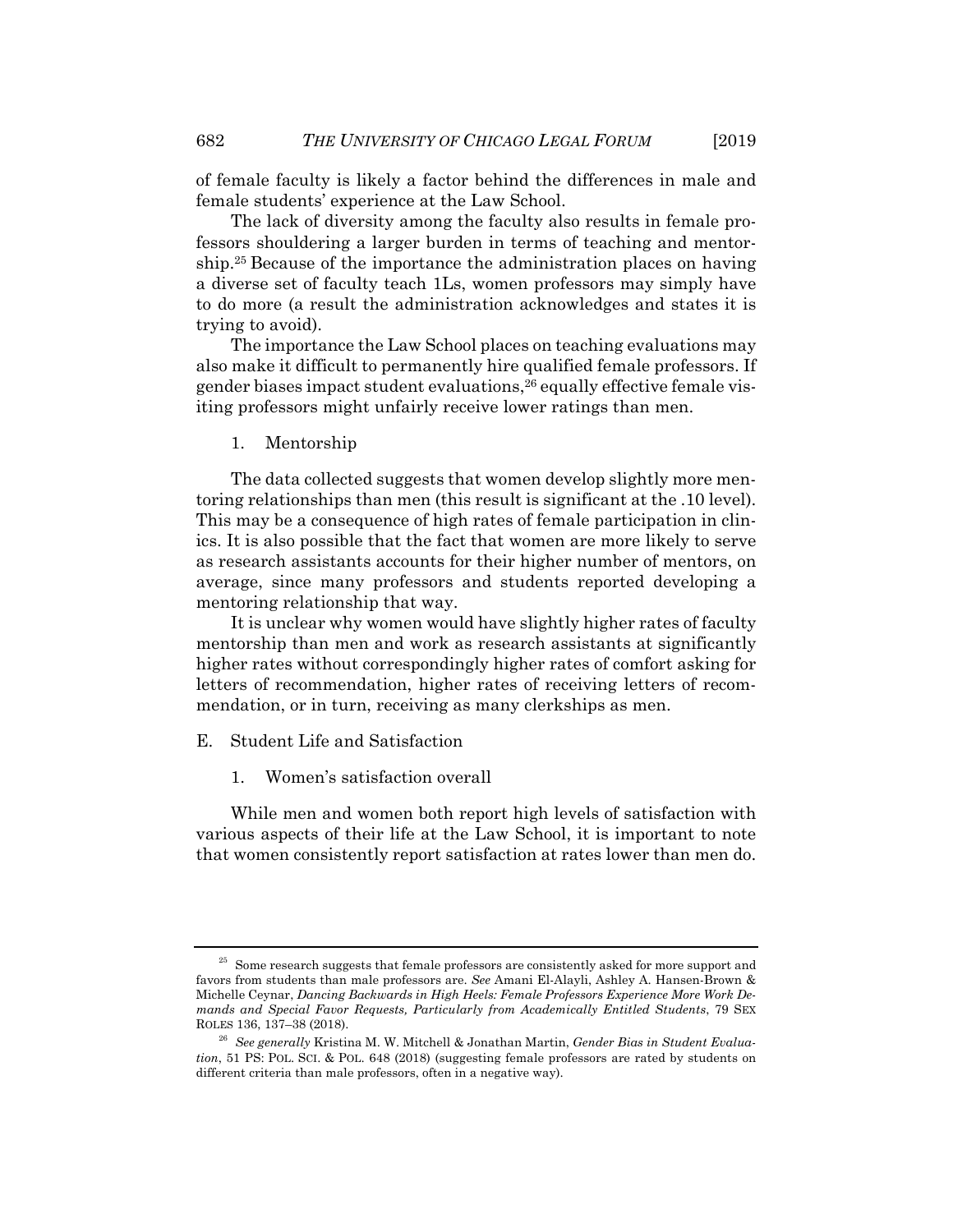

GRAPH 5: WOMEN'S AND MEN'S EXPERIENCE OVERALL27

There are many possible reasons for this lack of satisfaction. Women reported negative gendered interactions with their fellow students, the constant nagging of imposter syndrome, and the frustration of being taught by professors with whom they do not identify. Additionally, if women are less likely than men across the board to earn the classic markers of law school academic success—good grades*, Law Review* membership, appellate clerkships, graduation honors, and moot court prizes—it may not be surprising that they feel less satisfied with their experiences than men.

#### V. CONCLUSION AND RECOMMENDATIONS

Overall, WAP's findings show significant disparities between men's and women's experiences at the Law School along various axes, despite the real strides that women—and the Law School—have made over the past ten years. In conclusion, WAP offers recommendations for future research, as well as for improving student experiences at the Law School.

WAP's recommendations are targeted to three different audiences: the administration, faculty, and students. WAP recommends that the administration improve its collection, maintenance, and analysis of data. The administration should organize and analyze pre-existing data such as historical grade data and also gather new data by administering

 $27$  Note that the differences in positive interactions with faculty outside of class are not statistically significant.